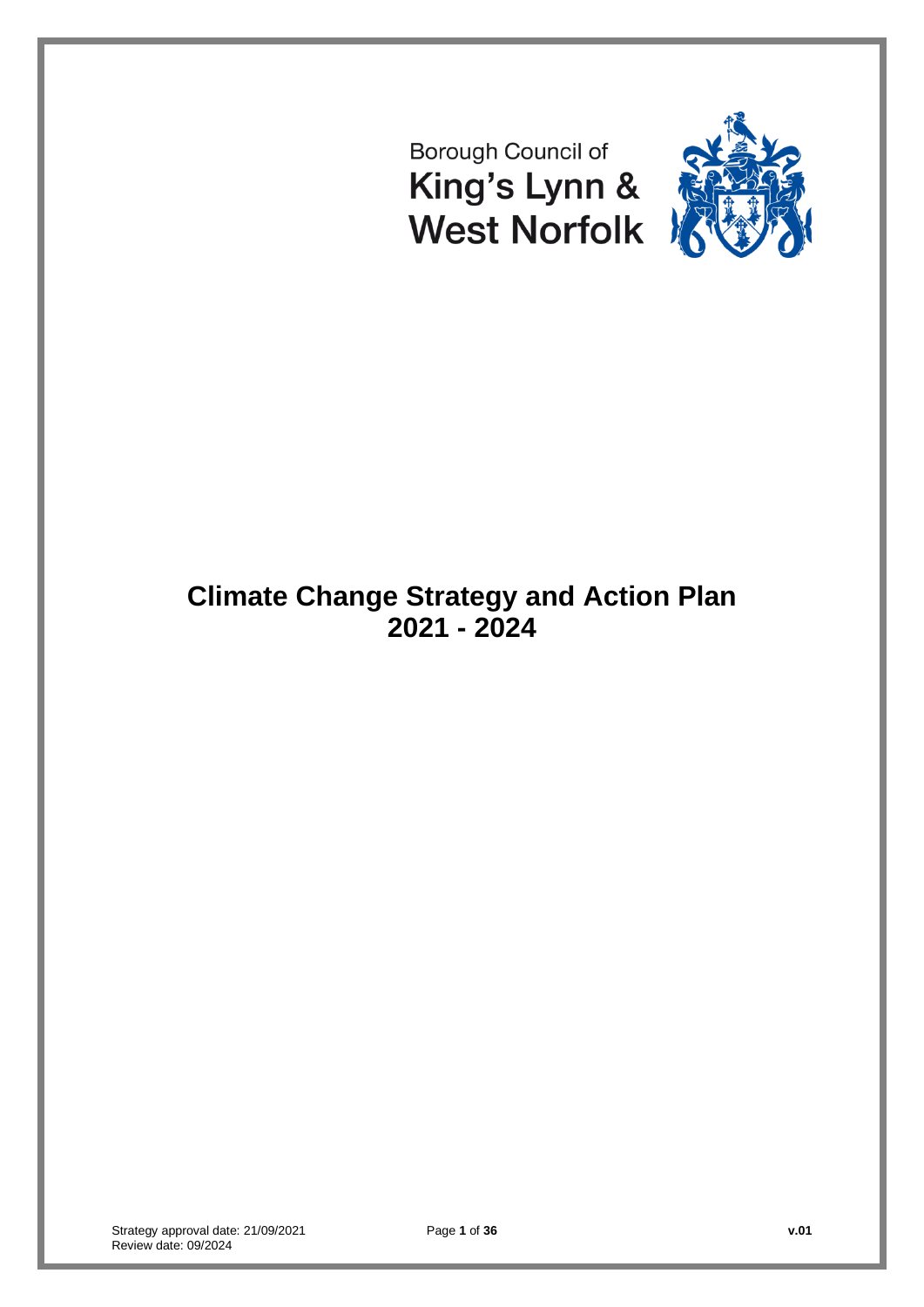# **Table of Contents**

| 1 <sub>1</sub> |                                                                                       |  |
|----------------|---------------------------------------------------------------------------------------|--|
| 1.1.           |                                                                                       |  |
| 1.2.           | Cllr Paul Kunes, Portfolio Holder for Environment, Climate Change and CO <sub>2</sub> |  |
|                |                                                                                       |  |
| 2.             |                                                                                       |  |
| 3.             |                                                                                       |  |
| 3.1.           |                                                                                       |  |
| 3.2.           |                                                                                       |  |
| 4.             |                                                                                       |  |
| 4.1.           |                                                                                       |  |
| 4.2.           |                                                                                       |  |
| 4.3.           |                                                                                       |  |
| 5.             |                                                                                       |  |
| 5.1.           |                                                                                       |  |
| 5.2.           |                                                                                       |  |
| 5.3.           | Tracking Borough Council of King's Lynn and West Norfolk emissions 11                 |  |
| 5.4.           |                                                                                       |  |
| 5.5.           |                                                                                       |  |
| 5.5.1.         |                                                                                       |  |
| 5.5.2.         |                                                                                       |  |
| 5.5.3.         |                                                                                       |  |
| 6.             |                                                                                       |  |
| 6.1.           |                                                                                       |  |
| 6.2.           |                                                                                       |  |
|                |                                                                                       |  |
| 6.4.           |                                                                                       |  |
| 6.5.           |                                                                                       |  |
| 6.6.           |                                                                                       |  |
| 6.7.           |                                                                                       |  |
| 6.8.           |                                                                                       |  |
| 6.9.           |                                                                                       |  |
| 6.10.          |                                                                                       |  |
| 7.             |                                                                                       |  |
| 7.1.           |                                                                                       |  |
| 7.2.           |                                                                                       |  |
| 7.3.           |                                                                                       |  |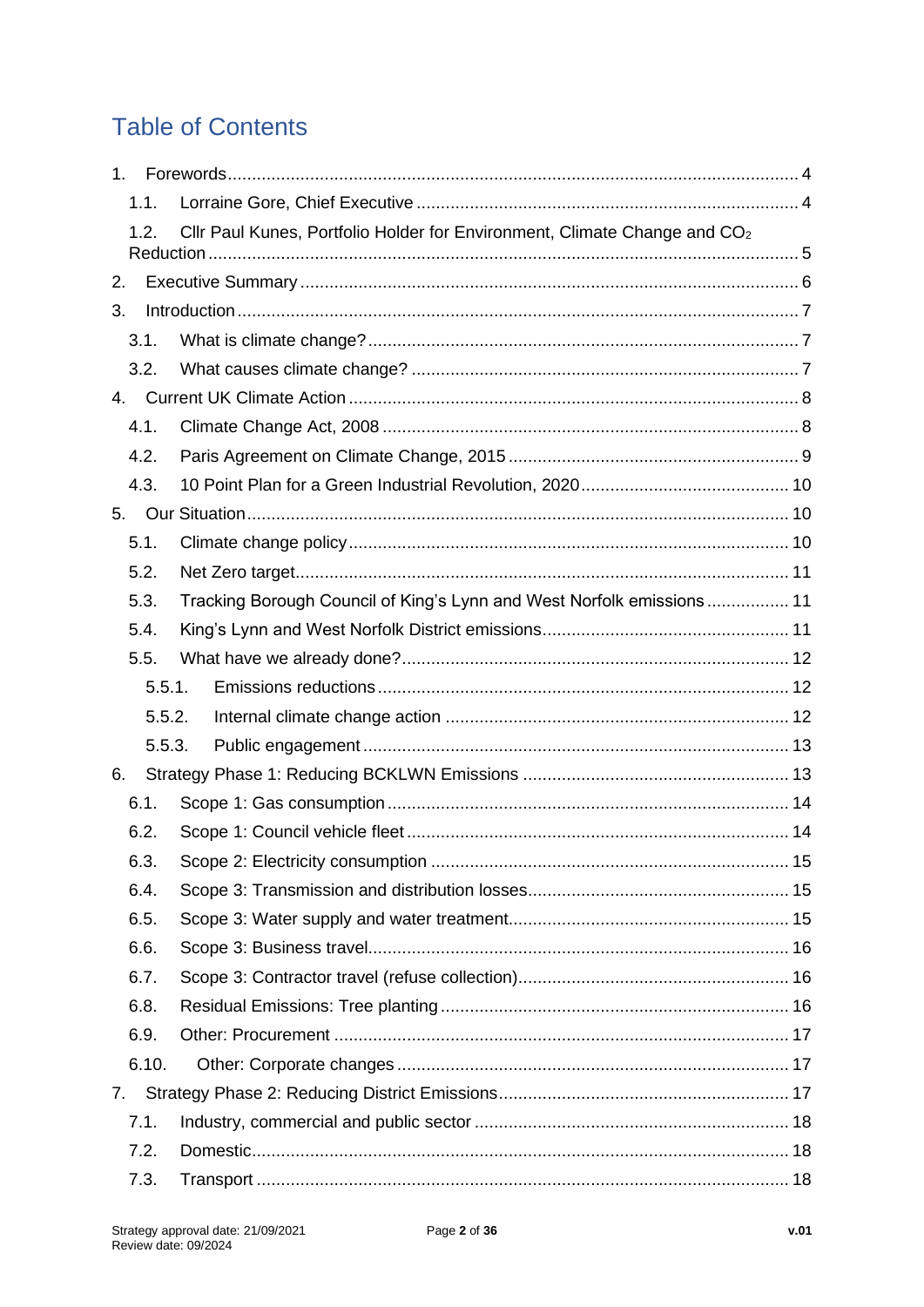| 8.   |  |
|------|--|
| 8.1. |  |
|      |  |
|      |  |
| 9.   |  |
|      |  |
|      |  |
|      |  |
|      |  |
|      |  |
|      |  |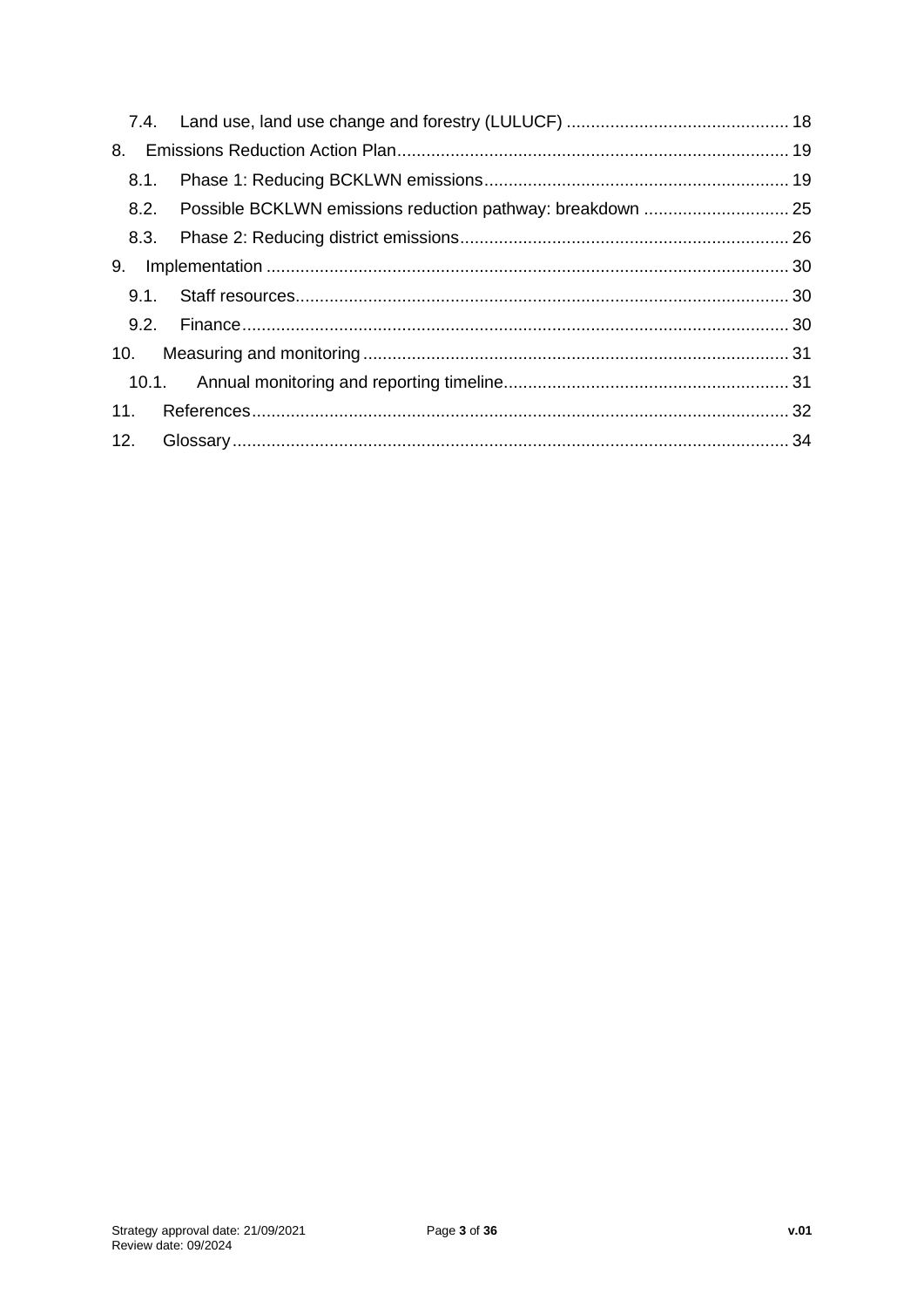### <span id="page-3-0"></span>1. Forewords

#### <span id="page-3-1"></span>1.1. Lorraine Gore, Chief Executive

The borough council is committed to doing what we can to mitigate and minimise the impact of climate change here in west Norfolk. We've put in place the foundations that will enable us to take action and make a difference, within the council but also for and with our local communities.

Climate change is a priority for the council and included in the corporate business plan, and in October 2020, we introduced our climate change policy. This sets out how we will address the council's carbon footprint, help to reduce the district's overall carbon footprint, and act as a community leader to encourage others to tackle climate change. A new climate change policy has also been incorporated into our local plan review*.*

To enable us to deliver our aspirations around climate change, we have included resourcing in our plans both in terms of staffing, with a climate change officer and intern support from the UEA, and budget, with £1million being set aside as a climate change budget over the next four financial years.

I am pleased to be chairing the Norfolk Climate Change Partnership. The role of this group is to bring together partners to jointly tackle climate change for Norfolk. The Partnership includes Norfolk's local authorities and other agencies working together to find ways to tackle climate change.

There is of course much more to do, and our climate change strategy and action plan sets out our approach to tackling our corporate emissions: we want to get our own house in order first and that means taking action across our council buildings and activities.

But, we know that addressing climate change is not something that we can do in isolation and our strategy also outlines the role we will play in tackling emissions within our district. We want to support people and businesses across west Norfolk so that we can tackle climate change together.

|         | Vni<br>N |  |
|---------|----------|--|
| Signed: |          |  |
|         |          |  |

Lorraine Gore, Chief Executive

Date: 03/11/2021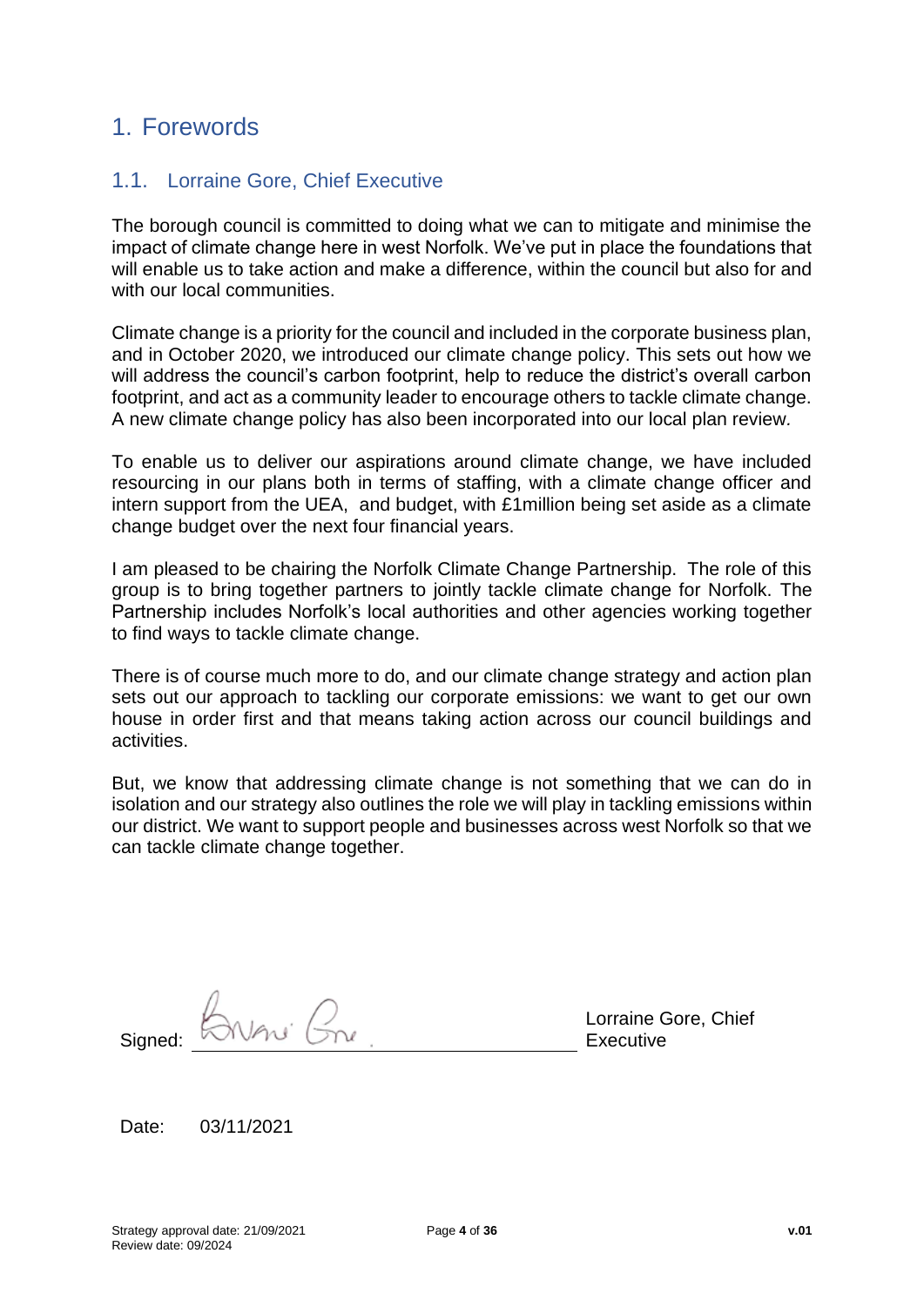#### <span id="page-4-0"></span>1.2. Cllr Paul Kunes, Portfolio Holder for Environment, Climate Change and CO<sub>2</sub> Reduction

In summer 2021, we declared a climate emergency. We've also brought our net zero target forward to 2035 from 2050 - and we are committed to reviewing whether we could bring it forward further to 2030. And, I am proud to be the council's first portfolio holder for climate change.

We are serious about tackling climate change within west Norfolk, as this strategy and action plan attest. We've been working before declaring a climate emergency and have already seen a 59% reduction in corporate emissions since 2009/2010 but want to take this further.

Our starting point is making improvements across the council. Already we've invested £1.3 million into energy efficiency projects and we are set to invest a further £600k to improve the energy efficiency of our street lighting. We're decarbonising heat from our buildings, thanks to a £3.8 million through the public sector decarbonisation scheme, and we've also added solar panels to a number of our properties.

In addition, our Parkway scheme, that will bring 226 much needed new homes to Gaywood, will be one of the greenest developments west Norfolk has ever seen. We're putting in additional infrastructure into the development to support environmentally friendly measures at an additional cost of £1.7M. As a result, the Parkway development will be an exemplar scheme which links firmly to our carbon reduction commitment.

Our waste and recycling lorries are now greener as they require 20 per cent less diesel; they also use electric server technology for tail lifts. This means emissions from refuse collection are expected to reduce by 38 per cent.

Every single one of us can do our bit, and in the coming years, we will work with businesses and the public to understand how they can play their part to reduce emissions across the district. We need everyone to get involved to secure a sustainable future for west Norfolk.

 $\frac{1}{\sqrt{2}}$  Cllr Paul Kunes

Date: 03/11/2021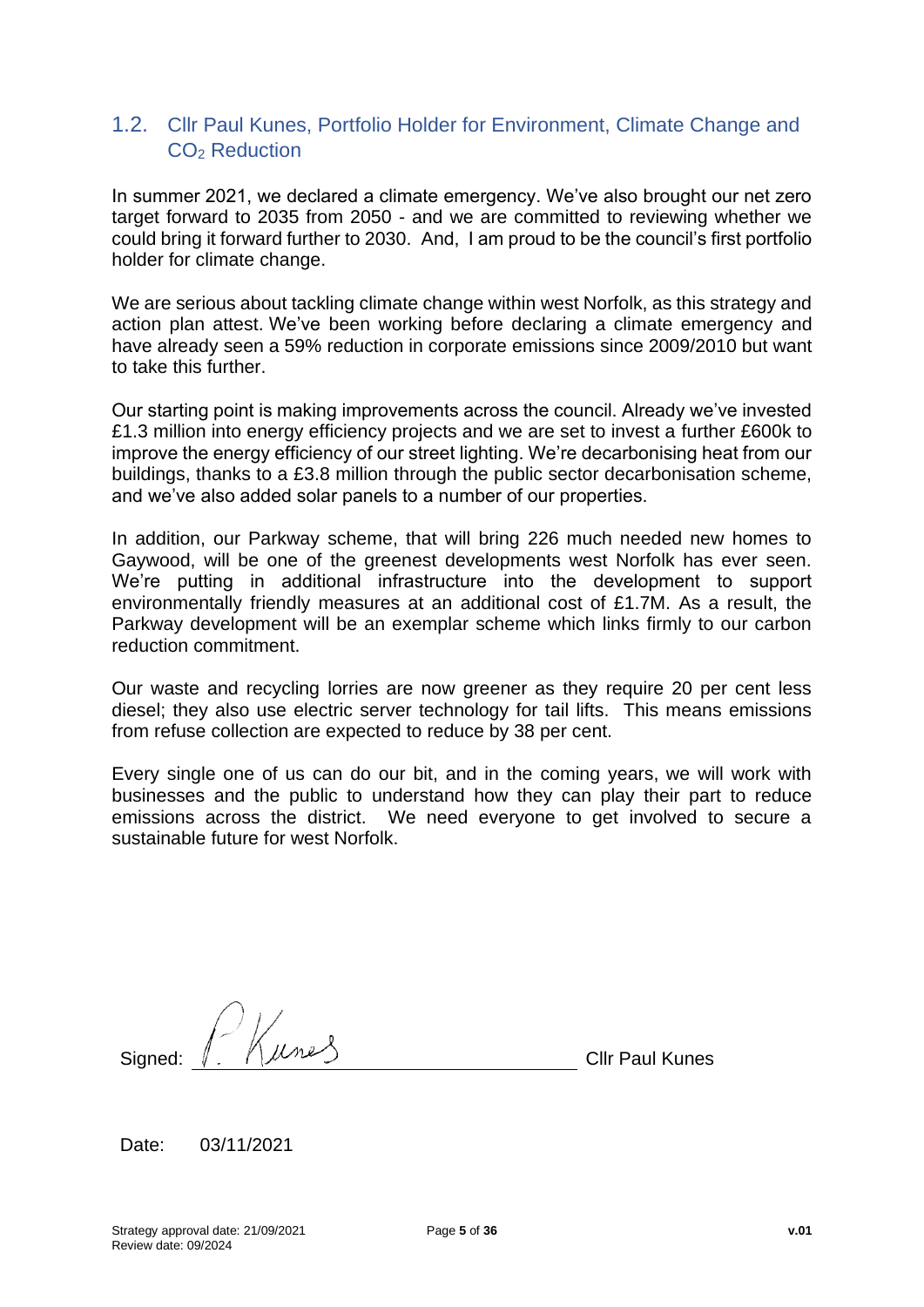### <span id="page-5-0"></span>2. Executive Summary

We at the Borough Council of King's Lynn and West Norfolk are committed to tackling climate change and minimising our contribution to it. Climate change has risen in the public and political agenda significantly over the past 6 years. Following on from the 2015 Paris Agreement targets to limit warming to  $2^{\circ}$ C and pursue efforts to further limit warming to 1.5°C, the UK government has committed to a net zero emissions date of 2050.

This strategy and action plan is the starting point to reducing our corporate emissions. Our net zero target is 2035, with an agreed phased approach to our work. Phase 1 constitutes establishing the reduction of our corporate emissions, in which this strategy and action plan will detail. Phase 2 focuses on our role and scope of influence in aiding the reduction of district wide emissions. This strategy touches upon our phase 2 work as we are looking to tackle these emissions as and when opportunities arise. However, phase 1 is largely the focus of this first strategy and action plan. This strategy and action plan will be a live document and will be updated to reflect changes to council priorities and national legislation, such as any developments following the 26<sup>th</sup> UN Conference of the Parties (COP 26) event in Glasgow.

We have undertaken multiple initiatives in recent years that show our commitment to tackling climate change. Our Climate Change Policy, adopted in October 2020, outlines our intention for addressing our corporate carbon footprint, whilst also noting our role as a community leader in helping reduce the district's carbon footprint. Solar panels and heat pumps feature on a number of council buildings, generating renewable energy for our consumption, whilst complementing our initial 2019 estate Re:fit to reduce our energy consumption. Additionally, internal work has occurred as a starting point to push forward our climate change agenda. Our corporate business plan has been updated to include climate change as a key priority, with cabinet report templates also now requiring environmental considerations. We have also appointed a permanent climate change officer post to conduct annual audits and aid the development of our climate change work.

Within this strategy and action plan, our phase 1 emissions reduction areas have been split into our audit scopes. We detail why and how each scope contributes to our emissions and what measures will have an effect. Our action plan builds details specific actions we will take to ensure emissions form each scope are reduced. Similarly, phase 2, will highlight emissions sources from all 4 emissions sectors in relation to our districts characteristics. Our Action Plan details some initial actions we could take for each sector, in line with our scope of. Additionally, we highlight where government policies could influence district emissions. We recognise that we cannot tackle climate change in isolation. Therefore, we support the Norfolk Climate Change Partnership (NCCP) and see this partnership as an important mechanism to tackling our own district's emissions and well as Norfolk's in total.

Our ability to implement this strategy and action plan will depend on adequate financial stimulus and staffing capacity. Further to this, the COVID-19 pandemic response and recovery will have impacts on our ability to deliver this strategy and action plan. Our performance against this strategy and action will be measured and monitored by a series of annual documents.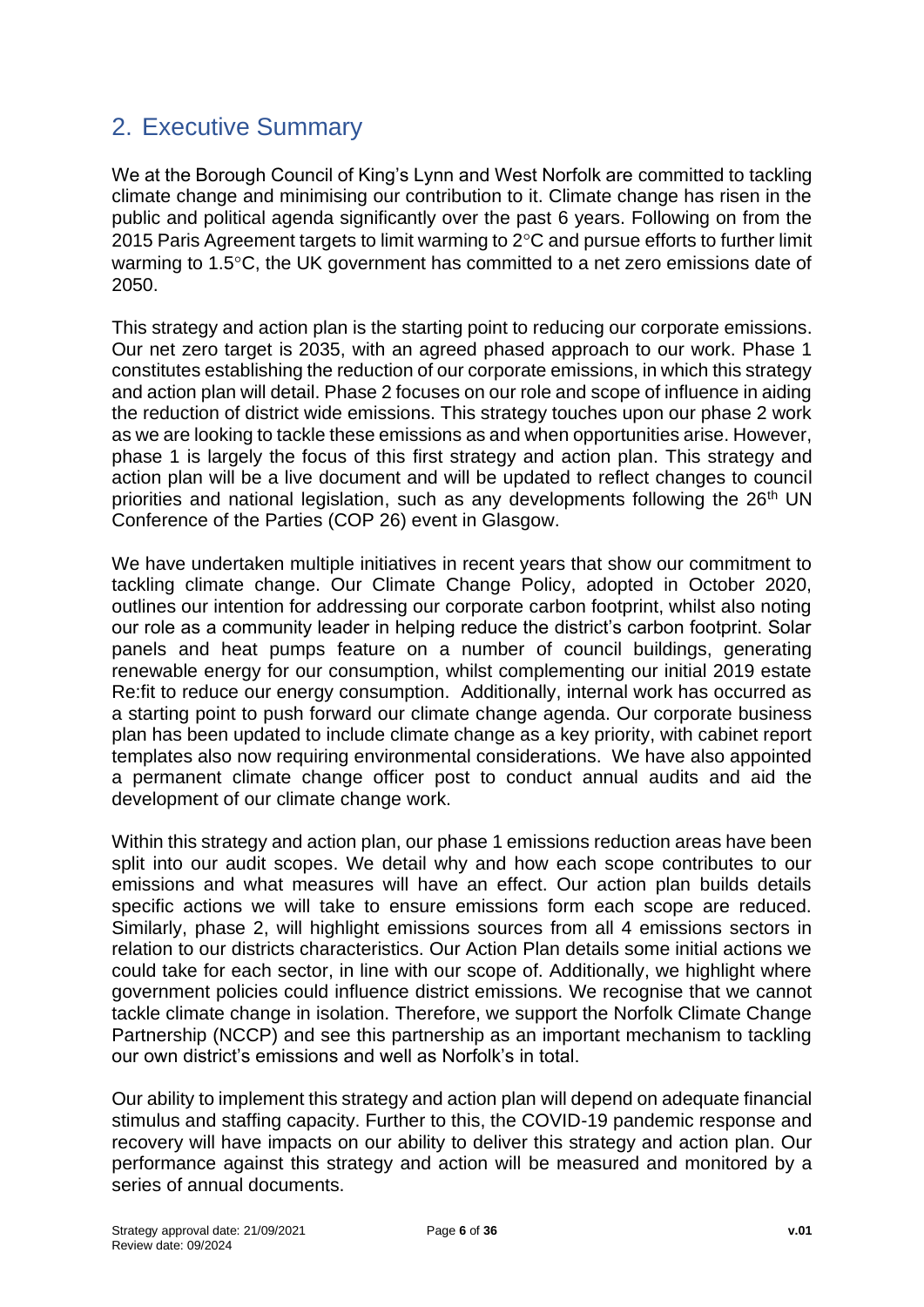### <span id="page-6-0"></span>3. Introduction

#### <span id="page-6-1"></span>3.1. What is climate change?

Climate change refers to a "change in the state of the climate that can be … changes in the mean and/or the variability of its properties … that persists for an extended period [of time], typically decades or longer" (IPCC, 2012, p. 544). There have been multiple episodes of climate change throughout the earth's history with the most recent one occurring since the industrial revolution. The climate is altered by changes to the inputs and outputs of solar radiation from the sun to the earth and from the earth into space.

The sun's radiation provides the earth with energy, which is also re-emitted back into space. There is a constant flow of energy being absorbed and re-emitted. When more energy leaves the earth's climate system than comes in, then temperatures cool. However, when there is more energy coming in than escaping, temperatures increase. The latter is the trend we have observed since the industrial revolution.

#### <span id="page-6-2"></span>3.2. What causes climate change?

The Intergovernmental Panel on Climate Change (IPCC) concur that it is extremely likely that more than half of the global average surface temperature warming between 1951 and 2010 is as a result of anthropogenic (human induced) increases in greenhouse gasses (GHGs) in the earth's atmosphere (IPCC, 2013). It is extremely likely that human influence is the "dominant cause of the observed warming since the mid-20th century" (IPCC, 2014, p.623).

GHGs are gaseous constituents of the atmosphere, that absorb and emit radiation at specific wavelengths within the spectrum of thermal infrared radiation, emitted by the Earth's surface, atmosphere, and clouds. Water vapour  $(H_2O)$ , carbon dioxide  $(CO_2)$ , nitrous oxide  $(N_2O)$ , methane  $(CH_4)$  and ozone  $(O_3)$  are the primary GHGs in the Earth's atmosphere.

Since the industrial revolution however, humans have increased the amount of GHGs in the atmosphere through the burning of fossil fuels (coal, oil and natural gas). Carbon dioxide is the principal GHG that affects the Earth's radiative balance. Since the beginning of the industrial revolution (1750) the atmospheric concentration of  $CO<sub>2</sub>$  has increased by 48.2% from 280 ppm (parts per million) to 415 ppm (see figure 1) (NOAA, 2021). The last time the concentration was this high was potentially over 20 million years ago (IPCC, 2001).

 $CO<sub>2</sub>$  and other GHGs trap infrared radiation (energy) in the Earth's atmosphere, stopping it from being re-emitted into space and instead trapping the heat. Therefore, more energy is coming into the Earth's climate system than is escaping, resulting in changes to the Earth's temperatures (the greenhouse effect). Since the industrial revolution, we have experienced the enhanced greenhouse gas effect, with continued increases in GHGs being emitted into the atmosphere. The change in average temperature has been well documented by the IPCC, with estimates placing current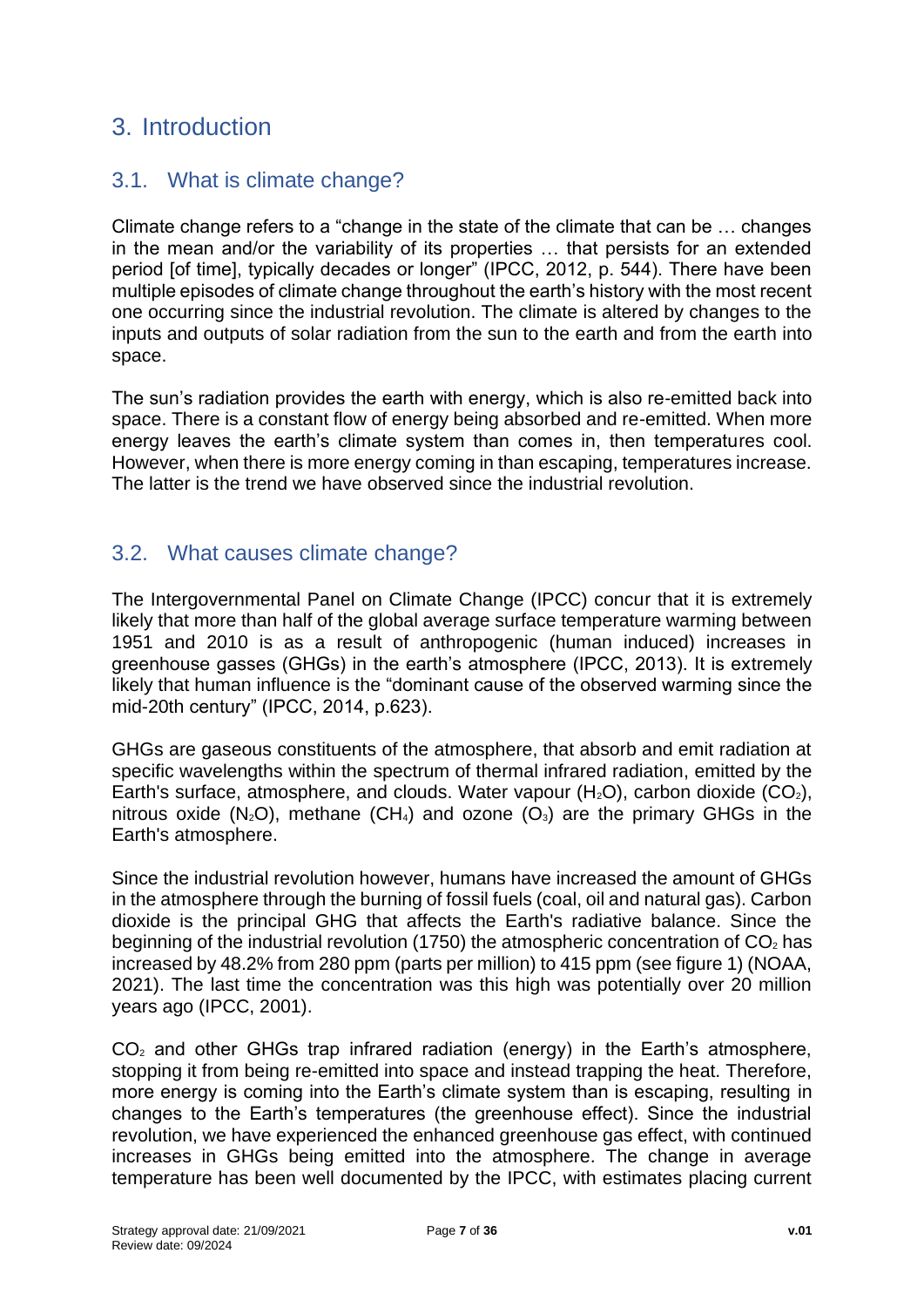warming at 0.2°C per decade, based on past and current GHG emissions. The IPCC conclude with high confidence that anthropogenic (human-induced) warming reached approximately 1°C above pre-industrial levels in 2017 (between 0.8°C - 1.2°C) (Allen, et.al, 2018).

The scientific consensus on climate change is therefore, that human activity is the primary driver for the climate change seen since the industrial revolution (anthropogenic climate change). The IPCC conclude that "It is extremely likely that more than half of the observed increase in global average surface temperature from 1951 to 2010 was caused by the anthropogenic increase in GHG concentrations and other anthropogenic forcing's together" (IPCC, 2013b, p.17).



Figure 1: Observed atmospheric  $CO<sub>2</sub>$  changes

*Data Source: NOAA Earth System Research Laboratory, 2021 (NOAA, 2021).*

## <span id="page-7-0"></span>4. Current UK Climate Action

### <span id="page-7-1"></span>4.1. Climate Change Act, 2008

The Climate Change Act 2008 is the basis for the UK's approach to tackling and responding to climate change. It requires that emissions of carbon dioxide and other greenhouse gases are reduced and that climate change risks are prepared for. The Act also establishes the framework to deliver on these requirements. This Act supports the UK's commitment to urgent international action to tackle climate change.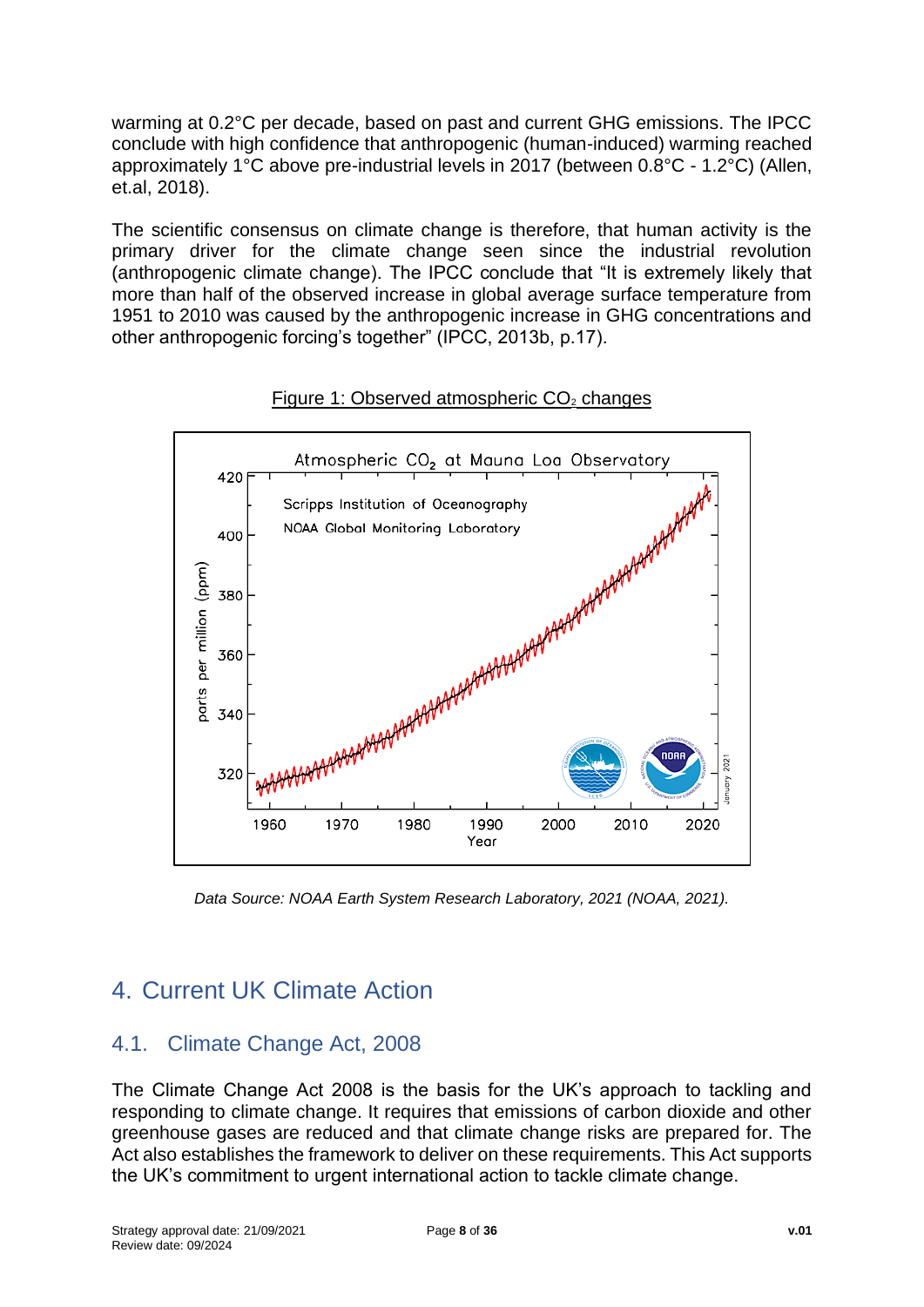Initially through the Climate Change Act, the UK government set a target to reduce UK greenhouse gas emissions to 80% lower than 1990 levels by 2050. The Act also established the Committee on Climate Change (CCC) to ensure that emissions targets are evidence-based and independently assessed. In addition, the Act requires the Government to assess the risks and opportunities from climate change for the UK, and to prepare for them. The CCC's Adaptation Sub-Committee advises on these climate change risks and assesses progress towards tackling them.

Updated in 2019, the Climate Change Act commits the UK government by law ensuring that the net UK carbon account for 2050 is at least 100% lower than the 1990 baseline (net zero) (UK Government, 2019). The Climate Change Act requires the government to set legally-binding 'carbon budgets' to act as steppingstones towards the 2050 target. A carbon budget is a cap on the amount of greenhouse gases emitted in the UK over a five-year period. Budgets must be set at least 12 years in advance to allow policymakers, businesses and individuals enough time to prepare (UK Government, 2019).

The CCC advises on the appropriate level of each carbon budget. The budgets are designed to reflect a cost-effective way of achieving the UK's long-term climate change objectives. The first five carbon budgets have been put into legislation and run up to 2032. Once a carbon budget has been set, the Climate Change Act places an obligation on the Government to prepare policies to ensure the budget is met. A sixth carbon budget was proposed by the CCC in December 2020, which recommends a 78% reduction in UK emissions by 2035, accompanied by a 68% reduction by 2030.

#### <span id="page-8-0"></span>4.2. Paris Agreement on Climate Change, 2015

The Paris Climate Agreement aimed to reduce the emission of gases that contribute to global warming. The Paris Agreement set out to improve upon and replace the Kyoto Protocol, an earlier international treaty designed to curb the release of GHGs. The Paris Agreement entered into force on November 4, 2016 and as of November 2020 has been signed by 194 states and the European Union (EU) and ratified by 187 states and the EU.

The objective was a binding and universal agreement designed to limit greenhouse gas emissions to levels that would prevent global temperatures from increasing more than 2°C above the temperature benchmark set before the beginning of the Industrial Revolution (pre-industrial levels) and "pursuing efforts to limit" them even more, to 1.5°C (United Nations, 2015, p.3). Anthropogenic greenhouse gas emissions would need to be reduced to the same levels that trees, soil and oceans can absorb naturally.

The agreement is to review each country's contribution to cutting emissions every five years, so they scale up to the challenge, with richer countries also being required to help poorer nations by providing "climate finance" to adapt to climate change and switch to renewable energy.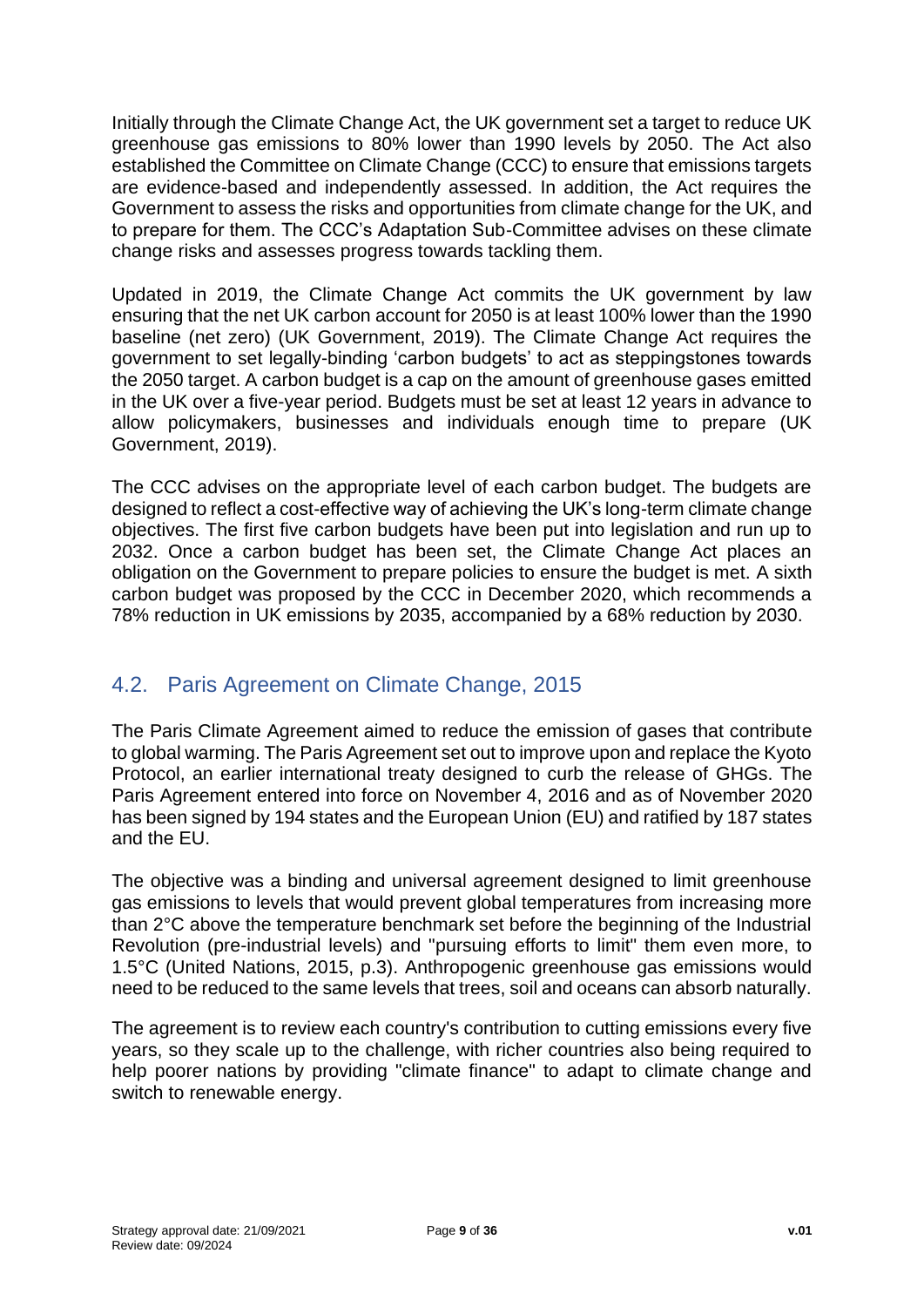#### <span id="page-9-0"></span>4.3. 10 Point Plan for a Green Industrial Revolution, 2020

In November 2020, the UK Government published their 'Ten Point Plan for a Green Industrial Revolution'. This plan set out the Government's intention to decarbonise the UK through investment in clean technologies. The goal is to reduce emissions by 180 million tonnes of CO2e from 2023 to 2032, with £12billion of investment announced to fund this plan. Funding decarbonisation is also reliant on expected private sector finding, totalling three times the Government's proposed investment.

Policy areas highlighted for investment and decarbonisation are as follows:

- 1. Advancing Offshore Wind
- 2. Driving Growth of Low Carbon Hydrogen
- 3. Delivering New and Advanced Nuclear Power
- 4. Accelerating the Shift to Zero Emissions Vehicles
- 5. Green Public Transport, Cycling and Walking
- 6. Jet Zero and Green Ships
- 7. Greener Buildings
- 8. Investing in Carbon Capture, Usage and Storage
- 9. Protecting the Natural Environment
- 10.Green Finance and Innovation

We can expect further white papers, strategies, and policies from government throughout 2021 and in the lead up to the United Nations Climate Change Conference of the Parties 26 (COP26) in November 2021.

### <span id="page-9-1"></span>5. Our Situation

#### <span id="page-9-2"></span>5.1. Climate change policy

In October 2020, we adopted a Climate Change Policy. This policy primarily sets our intention for addressing our carbon footprint, whilst also noting our need to help reduce the district's carbon footprint and act as a community leader to encourage others to tackle climate change.

The policy states that the council will "proactively identify, understand, manage and review its level of greenhouse gas emissions to play its part in contributing towards achieving the Climate Change Act 2008 and the Paris Climate Agreement". We are following an agreed phased approach to our climate change work, with phase 1 focusing first and foremost on reducing our corporate emissions and phase 2 looking at district emissions.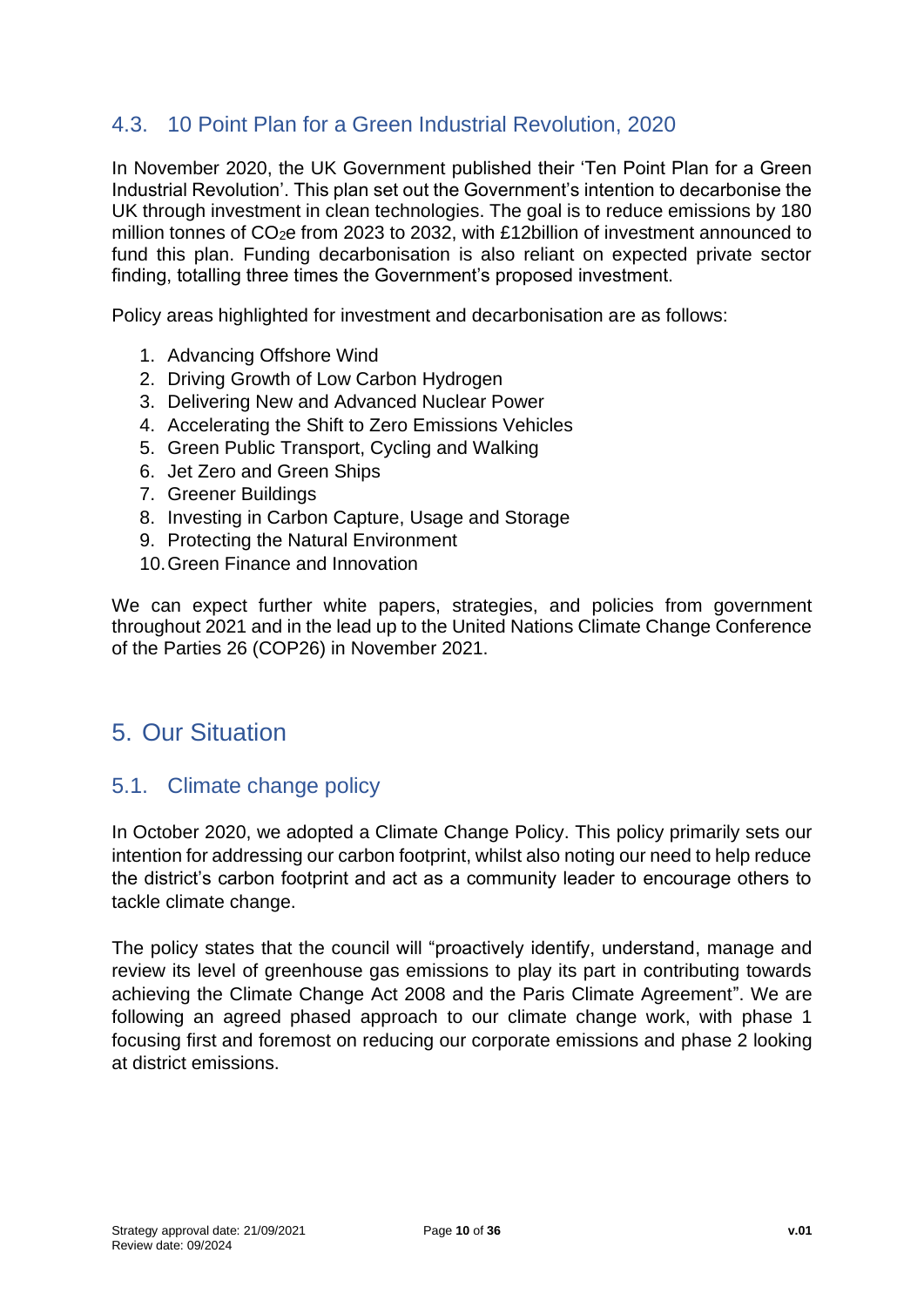#### <span id="page-10-0"></span>5.2. Net Zero target

Our corporate net zero target was previously in line with the 2050 target as per the Climate Change Act 2008. However, this has since been pushed forward to 2035 demonstrating our commitment to tackling climate change, in reducing our corporate emissions.

Following specific actions from our action plan, we will be in a position to evaluate this 2035 target further on an annual basis and establish whether an earlier target of 2030 would be achievable.

We are following the national net zero target of 2050 for the district's emissions, as per the Climate Change Act 2008.

#### <span id="page-10-1"></span>5.3. Tracking Borough Council of King's Lynn and West Norfolk emissions

We conduct an annual carbon audit as a measure to track and monitor our corporate carbon dioxide equivalent emissions over time. This carbon audit procedure will help us ensure that we are continuing to reduce our corporate emissions to meet our net zero 2035 target.

Our carbon audits are published on our website.

Our emissions are split into 3 scopes:

- $\triangleright$  Scope 1: Oil consumption, gas consumption and vehicle fleet fuel consumption.
- ➢ Scope 2: Electricity consumption.
- ➢ Scope 3: Transmission and distribution losses, water supply, water treatment, business travel and contractor travel (waste refuse collection).

#### <span id="page-10-2"></span>5.4. King's Lynn and West Norfolk District emissions

The Department of Business, Energy and Industrial Strategy (BEIS) publish local authority area carbon dioxide emissions statistics every year. The latest figures were published in 2021, which show that our district; King's Lynn & West Norfolk is one of the highest emitting districts in the UK, having emitted 1,906.8 kilo tonnes  $CO<sub>2</sub>$  (kilo tonnes of carbon dioxide) in 2019. These reports detail emissions two years prior to the report date, therefore, the 2021 release provides data for 2019.

A detailed breakdown of the district's emissions can be found on our website.

District emissions are split into 6 sectors:

- $\triangleright$  Industry: Industrial sites across the borough, agriculture and landfill.
- ➢ Commercial: Gas use, electricity use and other fuel use.
- ➢ Public Sector: Gas use, electricity use and other fuel use.
- ➢ Domestic: Gas use, electricity use and other fuel use.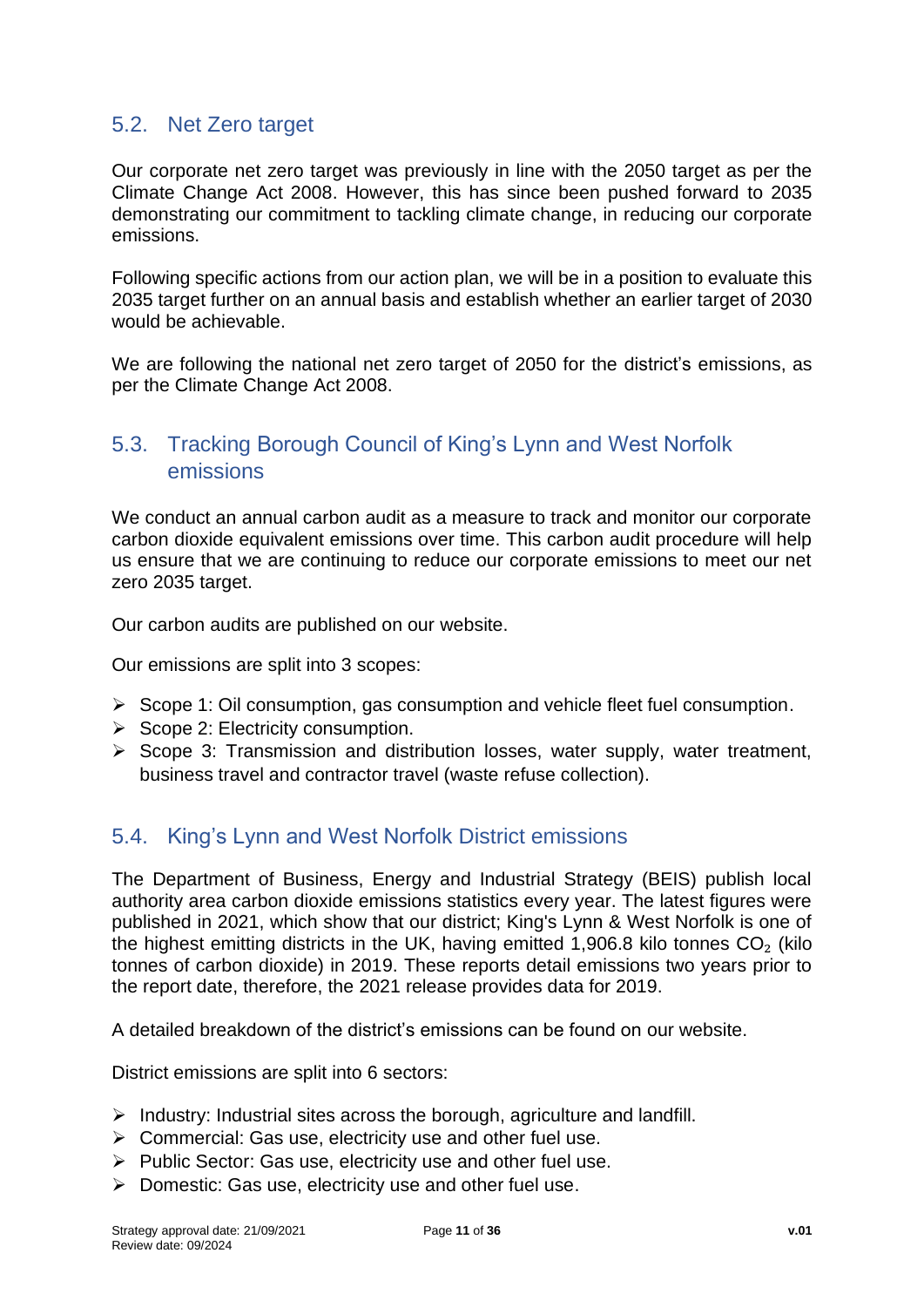- ➢ Road Transport: Emissions from road transport on A-roads, minor roads and diesel railways.
- ➢ Land Use, Land Use Change & Forestry (LULUCF): We are a net contributor of CO<sub>2</sub> and methane due to the decomposition of peat in our district.

#### <span id="page-11-0"></span>5.5. What have we already done?

Our work follows an agreed phased approach: phase 1 looks solely at the council and reducing our carbon footprint. Phase 2 focuses on what we can do to influence emissions reductions on a district level. We will and have looked to influence the reduction of district emissions simultaneous to our phase 1 work, as and when opportunities arise.

Below is an overview of measures introduced by the council to tackle emissions reductions.

#### <span id="page-11-1"></span>5.5.1. Emissions reductions

- 1. Solar panels have been installed onto the following council owned properties:
	- a. Lynnsport 2012 & 2020.
	- b. King's Court 2012.
	- c. Alive Downham Market Leisure Centre 2020.
	- d. Alive St James 2020.
- 2. We conducted a Re:fit of our estate through Ameresco in 2019. This is expected to save approximately 400 tonnes CO<sub>2</sub> a year.
- 3. In 2021 we received a grant of £3.8 million through the public sector decarbonisation scheme to help decarbonise heat from our buildings.
- 4. A small-scale tree planting programme took place in King's Reach on the 22nd February 2020, which saw 500 trees planted. Tree planting will ultimately help sequester residual emissions.
- 5. Our lease car strategy has been updated, whereby from the 18th June 2019 lease cars can only be hybrid petrol/electric or fully electric.
- 6. Our Mayor's car is now a BMW hybrid.
- 7. There has been a push to reduce the ICT carbon footprint, with "Free Cooling" being introduced, which allows DX AC Units to be turned off during the cooler periods throughout the year. ICT have also virtualised most of their server estate, which reduces the physical hardware in their datacentre.
- 8. We will be using a green tariff for our electricity from the 2020/2021 financial year onwards.

#### <span id="page-11-2"></span>5.5.2. Internal climate change action

1. A Climate Change Officer Working Group was established in September 2019.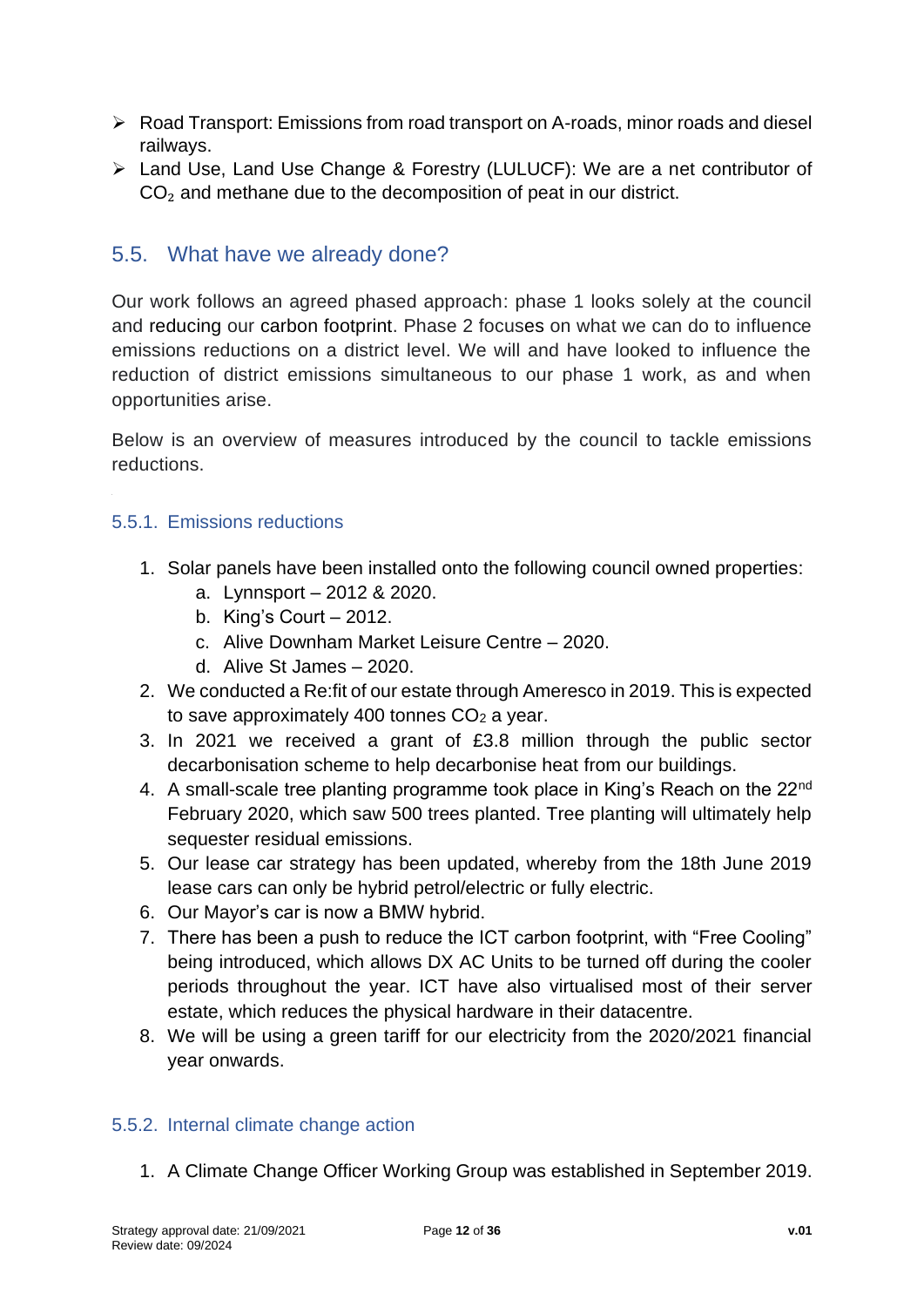- 2. A UEA graduate was initially appointed on a 12-month internship to aid climate change work. In September 2020, this was extended with a two-year fixed term post, which as of May 2021 is now a permanent post.
- 3. We developed and implemented a new carbon audit procedure, starting with our 2018/2019 audit.
- 4. A Norfolk county group called the *'Norfolk Climate Change Partnership'* (NCCP) was established in January 2020 to work with other Norfolk councils on climate change issues.
- 5. Two UEA Environmental Science students on their 3<sup>rd</sup> year Environmental Consultancy module, produced consultancy papers for us. These were on the tree planting project feasibility and net zero carbon possibilities.
- 6. Our Corporate Business Plan now includes climate change as one of its corporate priorities: "protecting and enhancing the environment including tackling climate change".
- 7. Environmental Issues have been added to our cabinet report template.
- 8. Climate Change/Environmental Issues will be included in project initiation documents.
- 9. Our Climate Change Policy was adopted by full council on 15/10/2020.
- 10. We provide routine staff and member updates on climate change work.
- 11. In response to the COVID-19 pandemic, agile working and reduce business miles will help reduce our emissions.
- 12.King's Court procurement of sustainable paper for floor printers.

#### <span id="page-12-0"></span>5.5.3. Public engagement

- 1. In collaboration with Churches Together we provided land and helped facilitate the planting of 500 trees in King's Reach, King's Lynn with local volunteers.
- 2. Our climate change team has provided regular updates on their work to the Council's Environment and Community panel.
- 3. We have provided support for upcoming art campaigns and events, related to climate change.
- 4. We have promoted ways to reduce our residents carbon footprints through our website.
- 5. We have amended and expanded our website content to allow for transparency and to publish recent updates and documents.
- 6. We encouraged and promoted the Government Green Homes Grant voucher scheme.
- 7. We have participated in King's Lynn Climate Concern workshops.

### <span id="page-12-1"></span>6. Strategy Phase 1: Reducing BCKLWN Emissions

The objective of this document is to provide a framework for our phase 1 work, which focuses on the reduction of our council's corporate emissions.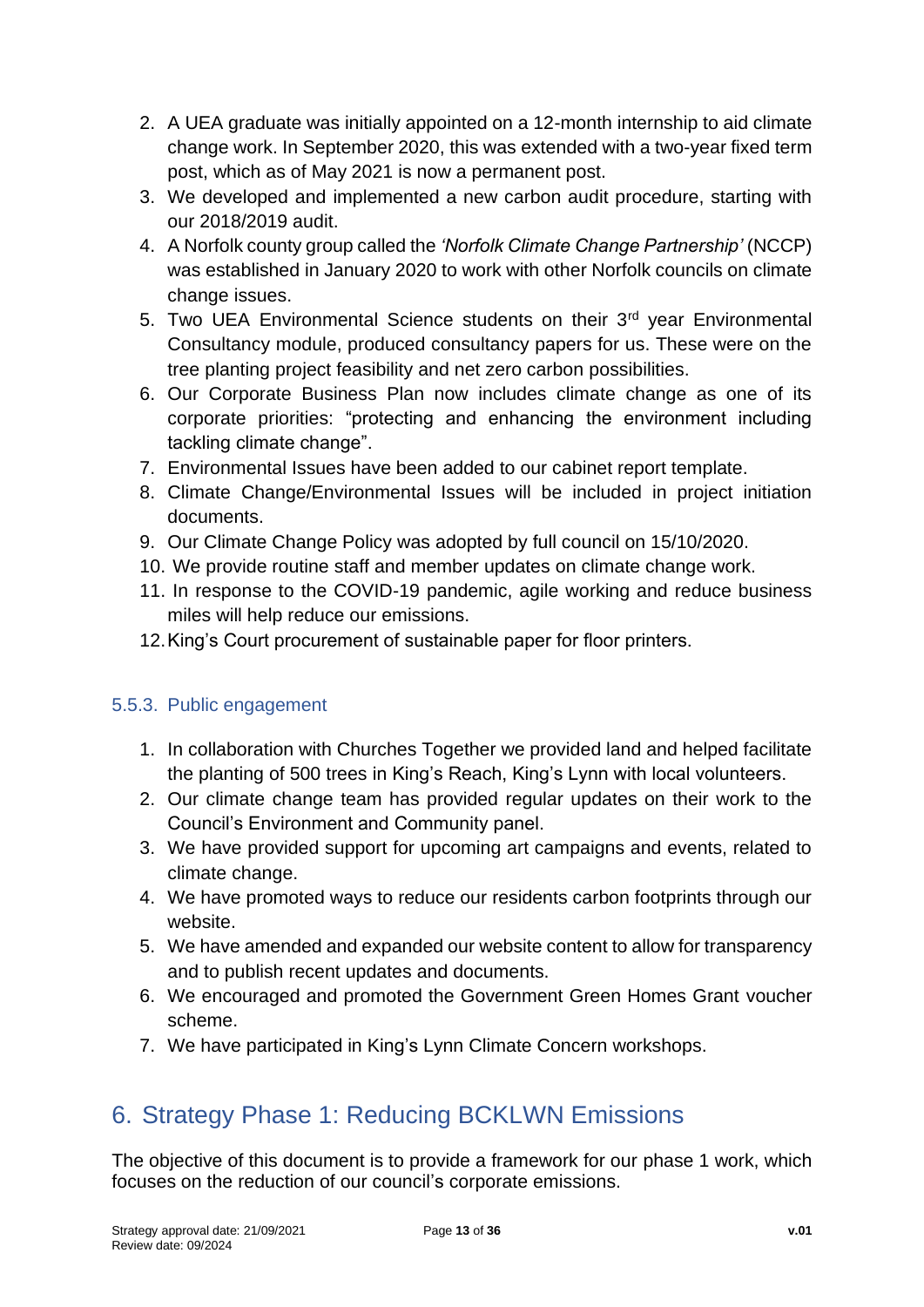Phase 1 work focuses on measures to reduce emissions from our scope 1, 2 and 3 sources. These direct and indirect emissions reductions are achieved through direct changes to the way in which we operate as a council, going about our statutory and non-statutory duties.

#### <span id="page-13-0"></span>6.1. Scope 1: Gas consumption

Whilst gas consumption for heating purposes is less emissions intensive than using oil, it is still a fossil fuel, and thus contributes to climate change. Gas boilers have a carbon footprint range of approximately  $210 - 380$  gCO<sub>2</sub>e/kWh compared to  $310 - 550$ gCO2e/kWh from oil boilers (Squires and Goater, 2016). Despite energy efficiency improvements in recent years, our gas consumption still contributes a significant amount of our overall corporate emissions.

Between 2019 and 2020 we completed an initial Re:fit phase 1 of 15 council buildings for a capital investment of £1,337,104. This Re:fit improved the energy efficiency of the buildings, with the aim of helping reduce consumption, cost and carbon emissions. However, in addition to energy efficiency improvements we must look at changing our heating sources from gas to more renewable alternatives. In late 2020, work started on a Re:fit phase 2, in which we obtained £3.8million in grant funding from the BEIS Public Sector Decarbonisation Scheme. This allows the council to further reduce emissions from its buildings, focusing on decarbonising heat through the adoption of renewable energy technology, such as air and ground source heat pumps.

#### <span id="page-13-1"></span>6.2. Scope 1: Council vehicle fleet

We operate over 100 vehicles and equipment in our fleet, most of which run off petrol and diesel, emitting on average 2.2 kgCO<sub>2</sub>e/litre and 2.5 kgCO<sub>2</sub>e/litre respectively (DBEIS, 2020). Additionally, red diesel (gas oil) consumption also contributes 2.8 kgCO2e/litre (DBEIS, 2020). Emissions from our vehicle fleet are recorded annually in our carbon audit, which gives rise to hundreds of tonnes of CO2e/year.

In 2020, the UK government announced their pledge to ban the sale on new petrol and diesel cars and vans from 2030. Therefore, we can see that the future of our vehicle fleet will likely be electric. The use of low emission hybrid vehicles will also feature until 2035. This a future that we will need to prepare for.

Currently, fuel efficiency is a consideration for maintaining our vehicle fleet, therefore, they are on a rolling 10-year contract allowing for replacement as and when needed. Recently, there have already been some initial steps towards electrification, notably with our mayor's car switching to a hybrid.

Cost will be a driver in the electrification of our vehicle fleet, with current electric vehicles priced much higher than their fossil fuel alternatives. Due to the rural nature of our district, an electric fleet will have to be able to efficiently cope with being driven hundreds of miles per day with large payloads. Therefore, alternative fuel powered vehicles might become more viable for us in the future. The first step for us is to identify what options are out there to allow for our transition over to an electric vehicle fleet.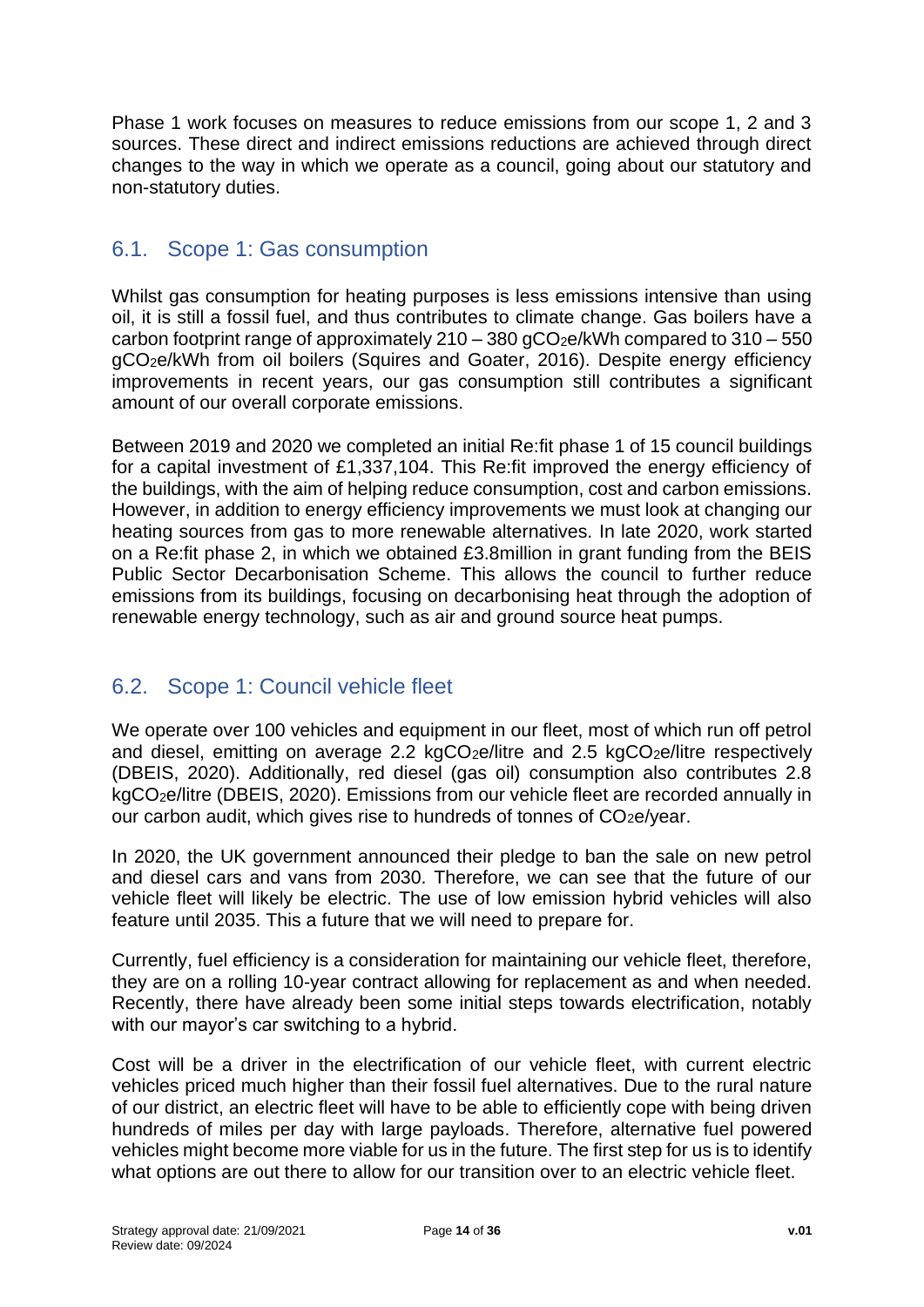#### <span id="page-14-0"></span>6.3. Scope 2: Electricity consumption

We consume millions of kilowatt hours (kWh) of electricity per year in order to power our 142 owned sites. This is at an annual cost of hundreds of thousands of pounds. The electricity we consume is sourced from the national grid, therefore, it is generated from a variety of sources, some of which being fossil fuels. 1kWh of UK electricity consumed emits 0.23 kgCO2e/kWh (DBEIS, 2020). Emissions from the consumption of electricity decrease as the national grid increases its share of renewable generation and decreases fossil fuel electricity generation.

Currently we have agreed to switch to a renewable electricity tariff for our larger estate premises from the 2020/2021 financial year onwards. This will significantly reduce our overall emissions from scope 2 emissions. From the 2021/2022 financial year we anticipate the entire council estate to be on this tariff. This will reduce scope 2 emissions to 0 tCO<sub>2</sub>e. However, ultimately this is only a short-term solution. We will need to improve energy efficiency across our estate to reduce consumption in addition to generating our own electricity, to ensure that our electricity consumption is net zero.

#### <span id="page-14-1"></span>6.4. Scope 3: Transmission and distribution losses

Transmission and distribution (T&D) losses occur for every kWh purchased due to the transmission between supply sources and distribution points and then distribution to consumers. Our large consumption of electricity therefore, results in sizable T&D losses. For every kWh consumed from the national grid, 0.02 kgCO2e is emitted because of these T&D losses (DBEIS, 2020).

These losses can be tackled through the improvement in energy efficiency to reduce consumption and further electricity generation on our estate. We currently have several sites with solar panels, that help reduce T&D losses due to their proximity to the consumption source.

#### <span id="page-14-2"></span>6.5. Scope 3: Water supply and water treatment

Our water consumption does contribute to our carbon footprint, with our estates consuming tens of thousands of cubic metres  $(m^3)$  every year. For every  $m^3$  consumed we are therefore, emitting 0.34 kgCO2e (DBEIS, 2020). As a council we also run leisure centers through 'Alive West Norfolk' which includes three swimming pools. The pools are our largest consumers of water and therefore the largest emitters from this source.

In addition to water supply we also have water treatment, which accounts for the disposal of water. This is measured with a 90% return to sewerage rate. Despite returning 10% less than we consume, water treatment is more emissions intensive than consumption, emitting 0.71 kgCO2e/m<sup>3</sup> (DBEIS, 2020).

Water supply and treatment emissions will be considered through the council's energy efficiency improvement measures.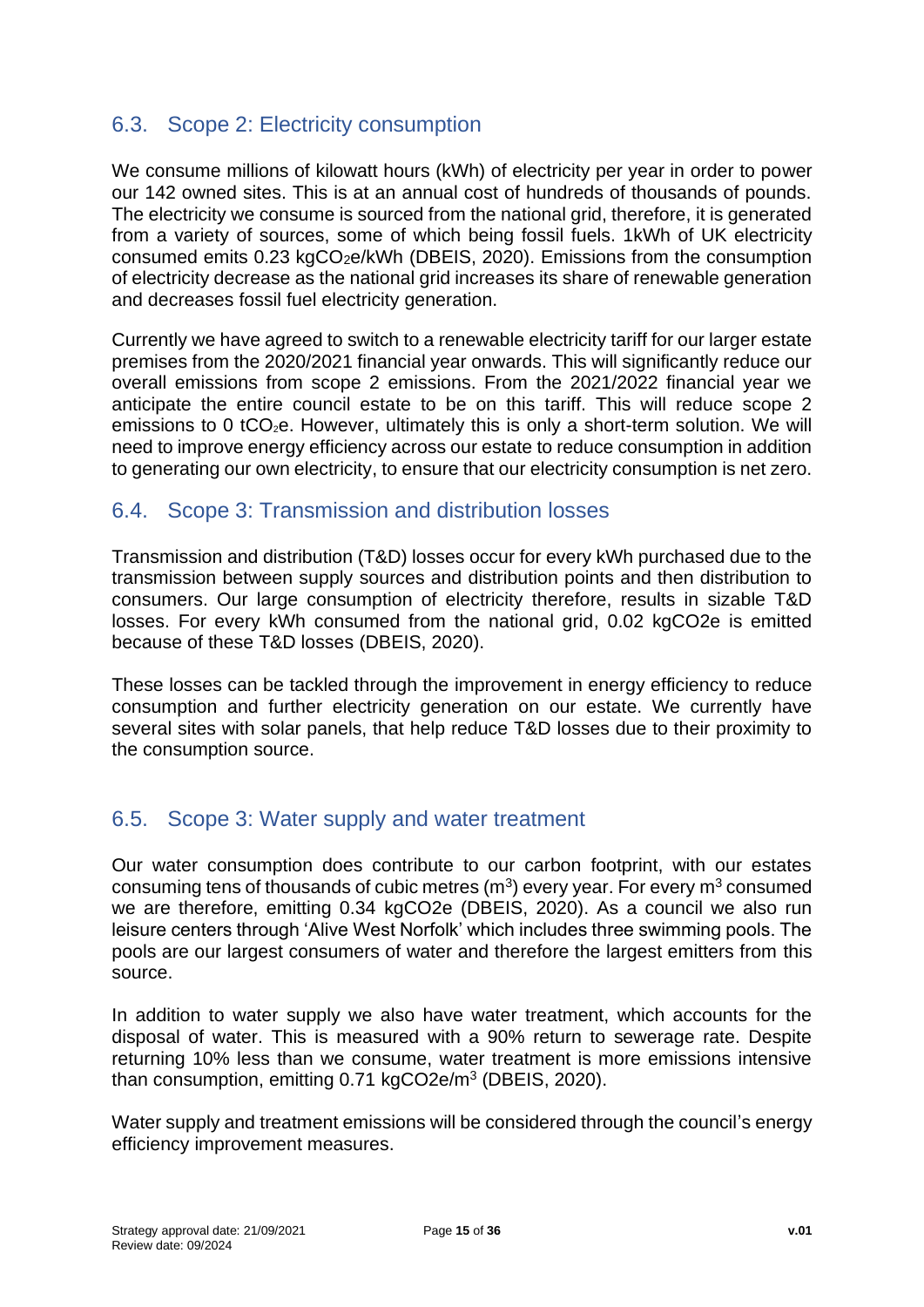#### <span id="page-15-0"></span>6.6. Scope 3: Business travel

Staff and member business travel is largely restricted to local areas, which mainly involves driving to other council areas within the district or Norfolk. These indirect travel emissions are accounted for in scope 3. The average diesel and petrol cars emit 0.27 and 0.28kgCO<sub>2</sub>e/mile respectively. However, business travel does also include trips further afield, which are often for staff training purposes.

Some steps have already been taken to reduce business travel emissions, for instance, our lease car policy has recently been changed to reflect our commitment to reducing emissions. As of June 2019, all new lease cars can only be petrol/hybrid or fully electric. In the future we expect to see a reduction in our staff business travel emissions as the uptake of hybrid and electric cars increase. Additionally, in response to the 2020 COVID-19 pandemic, virtual meeting software has been used to conduct meetings and training for staff and members. This helps to reduce emissions from the miles travelled. Further to this, a starting point for future work will be the investigation of a staff and business travel plan, taking into account the lasting effects of the pandemic on working arrangements.

#### <span id="page-15-1"></span>6.7. Scope 3: Contractor travel (refuse collection)

Refuse collection has historically been one of the largest contributors to our corporate emissions, with our refuse collection vehicles consuming hundreds of thousands of litres of diesel every year. Refuse collection is one of our statutory duties, therefore, emissions from this sector are inescapable until low emissions vehicle options are viable.

From April 1<sup>st</sup>, 2021 we start a new refuse collection contract with supplier Serco. Jointly tendered along with Breckland Council and North Norfolk District Council, this contract will allow for greater fuel efficiency in collecting across the three districts with optimised collection routes. The goal is to reduce the amount of fuel used and therefore, emissions released into the atmosphere. This contract will include a fleet of brand-new vehicles, which will have more efficient engines compared to the previous fleet. Additionally, some smaller fleet vehicles will be either hybrid or electric. Consequently, our joint contract is expected to see a 38% emissions reduction across the joint operation.

Further technology and options will be reviewed and considered leading up to the end of this contract in 2028.

#### <span id="page-15-2"></span>6.8. Residual Emissions: Tree planting

We are expecting to have a level of residual emissions by 2050, from sources of which emissions reductions are harder to achieve. In its definition, net zero refers to balancing any remaining GHGs with an equivalent amount of carbon removal. Tree planting is one option for this, with trees naturally absorbing  $CO<sub>2</sub>$  from the atmosphere. Any planting on our land can, therefore, be used to balance our residual emissions.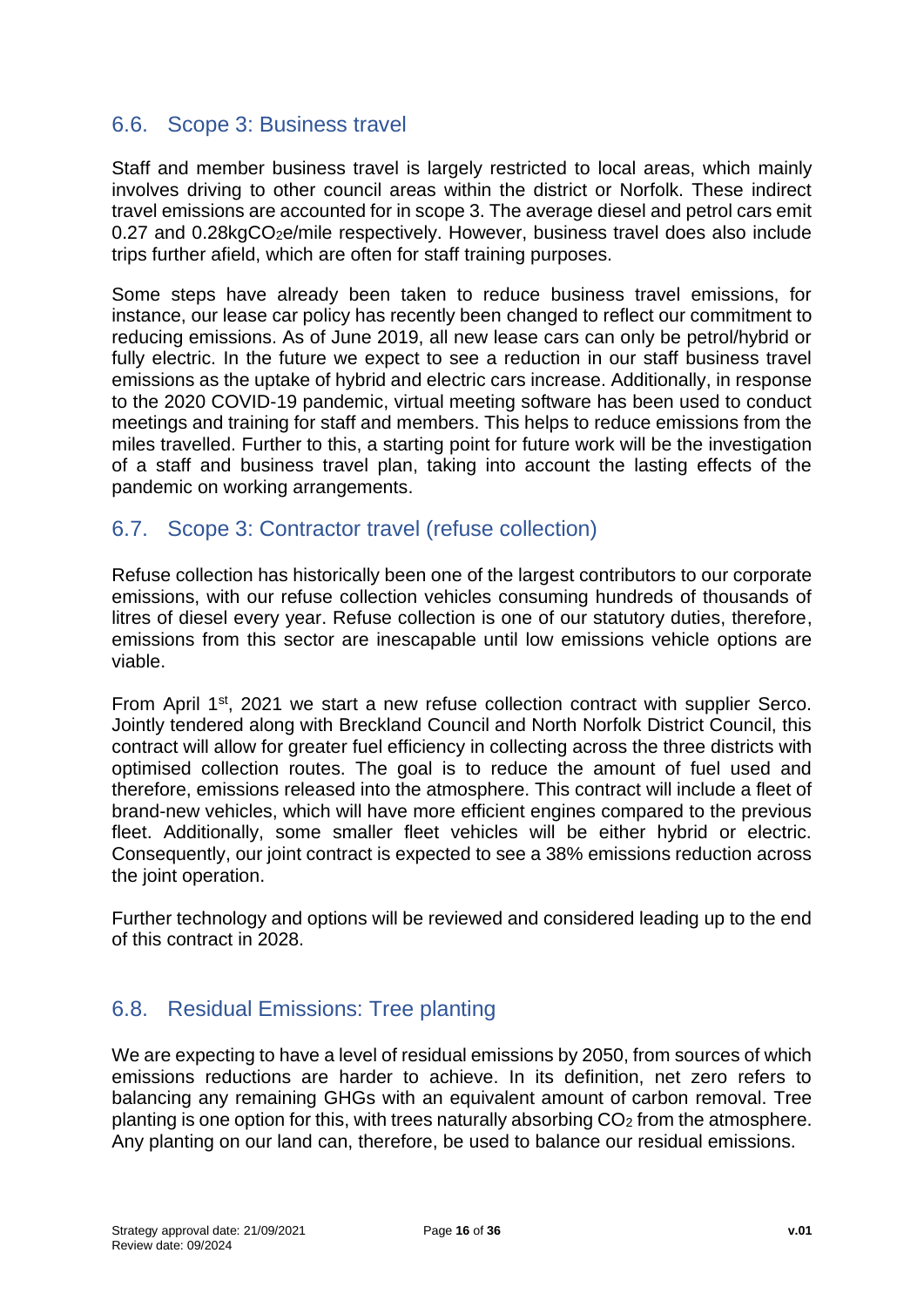We are committed to increasing tree planting in the district. Using our own land, we have already engaged in ways to enable tree planting in the district. In January 2020 we provided land and assistance to plant 500 trees in King's Reach, Fairstead. Additionally, we are developing a pilot tree planting project, seeking to option grant funding for the planting of trees in the 2021/2022 planting season.

We may also need to consider alternative options such as carbon credits or similar schemes to deal with residual emissions.

#### <span id="page-16-0"></span>6.9. Other: Procurement

This council is committed to sustainable practices in all areas of our work. This includes procurement the council undertakes. Climate change will be added to our procurement strategy during its next scheduled update, to ensure that our further activities allow us to adhere to our climate change policy and corporate objectives.

#### <span id="page-16-1"></span>6.10. Other: Corporate changes

Already we have made several internal corporate changes to act on climate change. Our corporate business plan has been updated to account for climate change, as stated in its third priority: "protecting and enhancing the environment, including tackling climate change". Our council climate change policy was adopted by full council on the 15/10/2020, with permanent climate change officer post also filled to oversee emissions reporting and input into the development of the council's emissions reduction journey. Additionally, our cabinet report template and project initiation document reflect environmental considerations. Smaller scale changes include the use of carbon neutral paper at King's Court print room and floor copiers.

### <span id="page-16-2"></span>7. Strategy Phase 2: Reducing District Emissions

Phase 2 focuses work on the extent to which our scope of influence extends and therefore, what power we have as a local authority to influence district emissions reductions. However, our main priority first and foremost is to get our own house in order before we can focus completely on the district.

Whilst we are initially focusing on phase 1 work, we will and have looked to influence the reduction of district emissions simultaneous to our phase 1 work, as and when opportunities arise.

We recognise that we cannot tackle climate change in isolation. Therefore, we support the Norfolk Climate Change Partnership (NCCP) and see this partnership as an important mechanism to tackling our own district's emissions and well as Norfolk's in total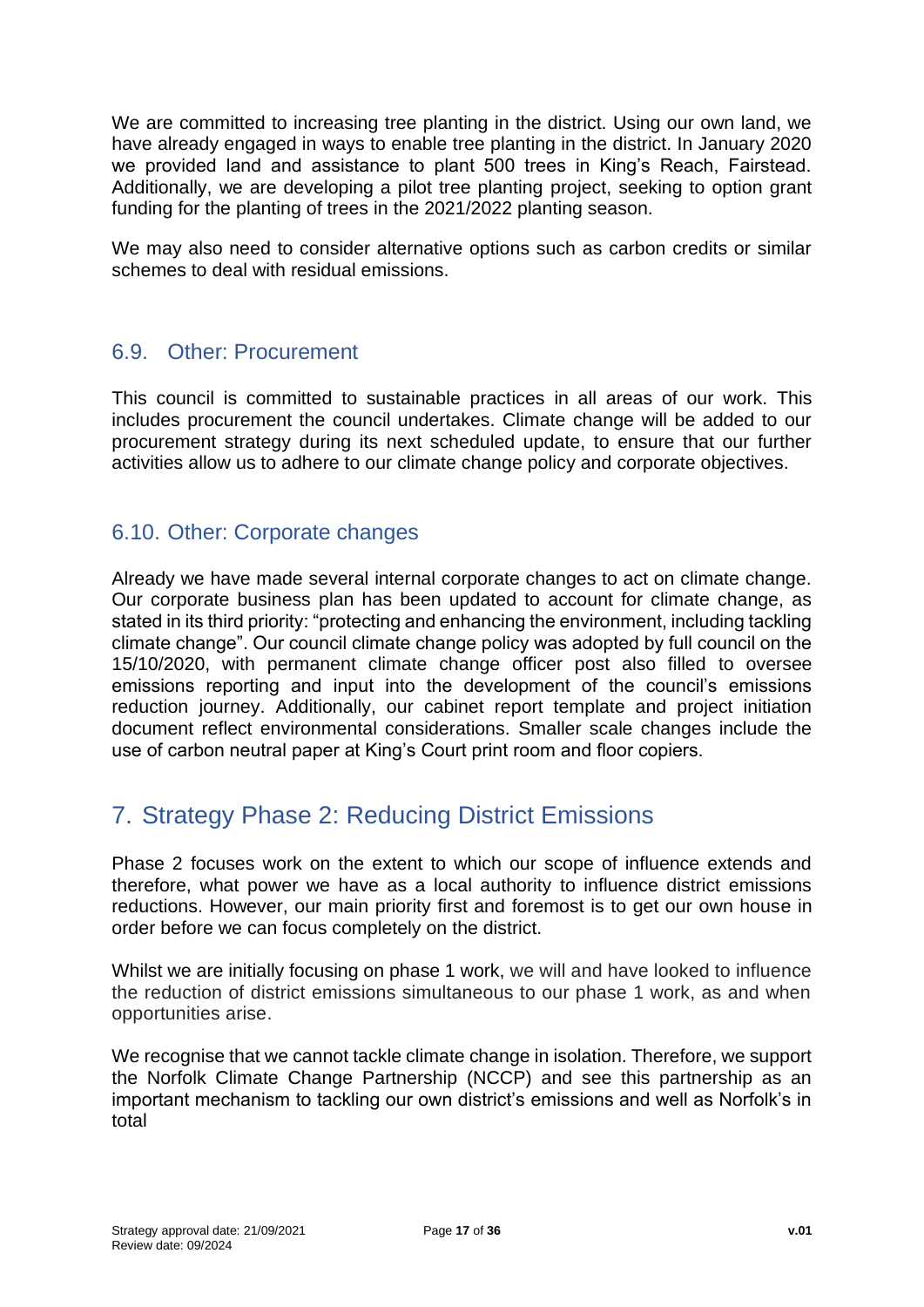#### <span id="page-17-0"></span>7.1. Industry, commercial and public sector

Previously industry, commercial and public sector emissions were all under just one emissions sector 'Industrial and Commercial'. However, they have been spilt into three distinct sectors to help further improve the availability of public sector emissions. Our district is home to several large point source emitters and landfill sites, which help contribute towards the high Industry sector emissions. Emissions are measured on an end-user basis, which include electricity consumption, gas consumption, large industrial installations (for industry) and other fuels (e.g., gas oil) and agriculture. Industry alone is the second largest contributor to district emissions.

#### <span id="page-17-1"></span>7.2. Domestic

Our district is home to the largest number of residential properties in Norfolk, with over 70,000 properties within our district boundary. Due to the rural nature of the district many domestic properties do not have access to the main gas line. Therefore, these properties use electric, oil or solid fuel for spatial heating, with little opportunity to engage with other forms of heating. Thus, emissions are relatively high as carbon intensive fuel is often the only option for heating lower band EPC properties. Many of these domestic properties are also relatively old and are thus, energy inefficient, with low thermal performance. Consequently, heat is not properly contained, requiring more fuel to be burnt to keep the property warm, thus emitting more.

#### <span id="page-17-2"></span>7.3. Transport

King's Lynn and West Norfolk is a large rural district and has a mixture of A-roads and smaller (B/C) roads. A-roads are the main roads that come in and out of larger areas like King's Lynn, thus, they attract commuter travel, visitor travel and goods transportation. A-roads act as a transport node, forming the main routes for commuters, heavy goods vehicles, and tourism in and out of King's Lynn and West Norfolk. These A-roads include the A10, A134, A17, A47, A149, A148. There is a large network of minor roads throughout the district (B and C roads). Minor road emissions contribution is likely due the rural feature of the district, and the consequent broad dispersal of services and population.

#### <span id="page-17-3"></span>7.4. Land use, land use change and forestry (LULUCF)

Whilst many districts have a CO<sub>2</sub> sink with forestry, King's Lynn and West Norfolk (like other fen districts) is a net emitter, mainly due to  $CO<sub>2</sub>$  (and methane) emissions from the fen peat deposits. LULUCF is the largest contributor to our district emissions.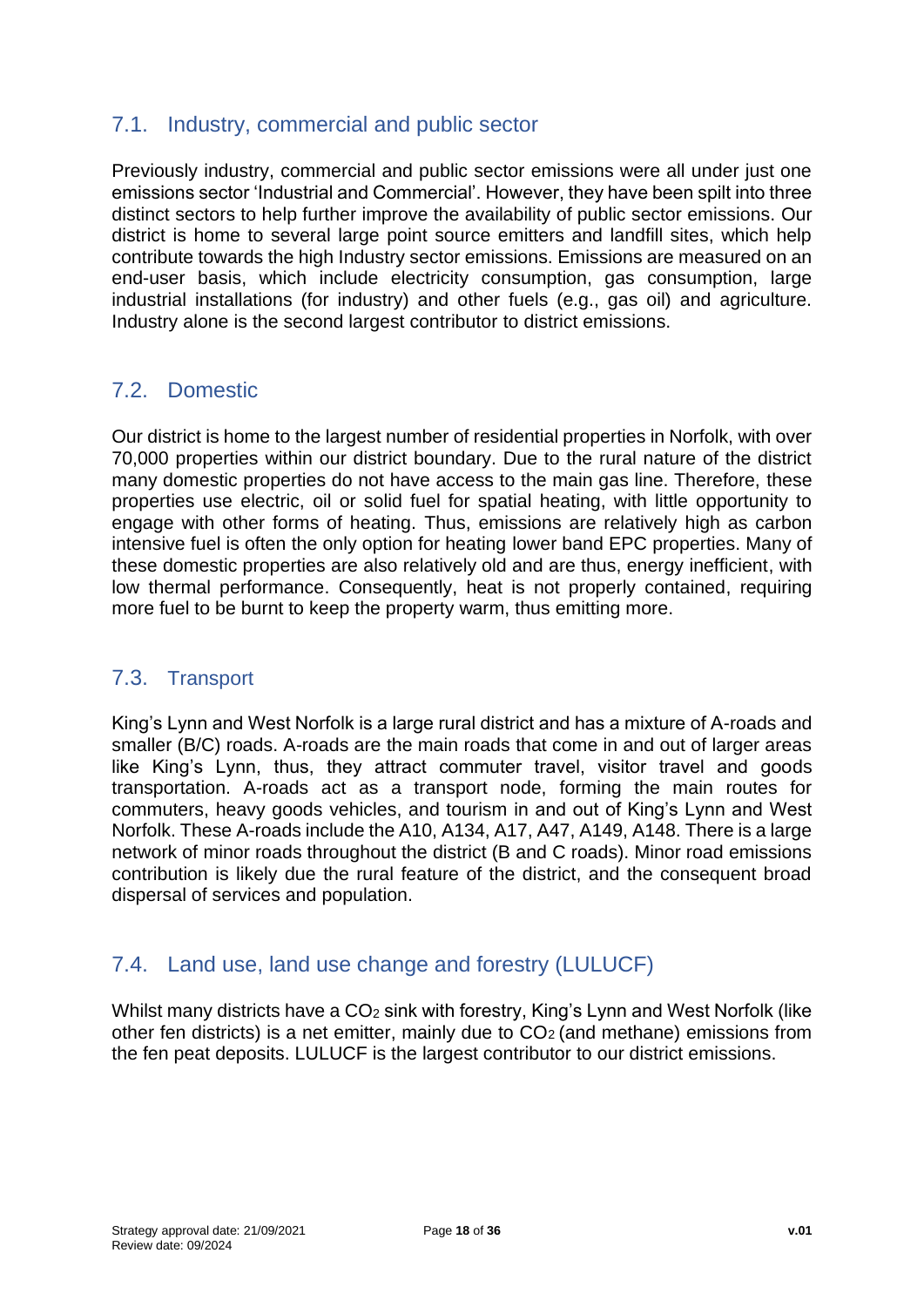### 8. Emissions Reduction Action Plan

#### 8.1. Phase 1: Reducing BCKLWN emissions

<span id="page-18-0"></span>

| <b>Scope</b> | <b>Emissions</b><br><b>Source</b> | <b>Actions</b>                                                                                                                                            | Lead<br><b>Departments</b>                                 | <b>Estimated</b><br><b>Emissions</b><br><b>Reductions</b> | <b>Indicative</b><br><b>Costs</b> | <b>Timeline</b> | <b>KPI/Output</b>                                      |
|--------------|-----------------------------------|-----------------------------------------------------------------------------------------------------------------------------------------------------------|------------------------------------------------------------|-----------------------------------------------------------|-----------------------------------|-----------------|--------------------------------------------------------|
|              |                                   | <b>Re:fit Part 2 Public Sector</b><br>Decarbonisation Grant to install ASHPs<br>and GSHPs in council sites.                                               | <b>Property Services</b><br>/ Alive West<br><b>Norfolk</b> |                                                           | £3.8m <sup>1</sup>                | 2021            |                                                        |
|              | Gas                               | <b>Re:fit Part 2 Public Sector</b><br>2.<br>Decarbonisation Grant to improve the<br>energy efficiency of council estates with<br>high energy consumption. | <b>Property Services</b><br>/ Alive West<br><b>Norfolk</b> | 494 tCO <sub>2</sub> e                                    | £3.8 $m2$                         | 2021            | Annual energy<br>consumption                           |
| Scope 1      | Consumption                       | Establish a building retrofit programme,<br>3.<br>through a high-level assessment of our<br>buildings, to create grant ready<br>applications/projects.    | <b>Property Services</b><br>/ Alive West<br><b>Norfolk</b> | Enabling<br>Action                                        | tbc                               | 2021 - 2022     | Programme<br>and high-level<br>assessment<br>produced. |
|              |                                   | Implement a building retrofit programme.<br>4.                                                                                                            | <b>Property Services</b><br>/ Alive West<br><b>Norfolk</b> | 726.4 $tCO2e$                                             | tbc <sup>3</sup>                  | 2022 - 2035     | Annual energy<br>consumption                           |
|              | <b>Vehicle Fleet</b>              | Adopt an EV/Hybrid first policy (unless<br>5.<br>the business case suggests otherwise).                                                                   | Open Space /<br>Transport<br>Manager                       | Enabling<br>Action                                        | n/a                               | 2021 - 2022     | Number of<br>EV/Hybrid<br>lease cars                   |

<span id="page-18-1"></span> $1$  £3.8m in total for gas and electricity improvements, already acquired from the BEIS public sector decarbonisation grant.

 $2$  The same BEIS public sector decarbonisation grant funding highlighted in action 1.

 $3$  Will be dependent on grants or available capital funding.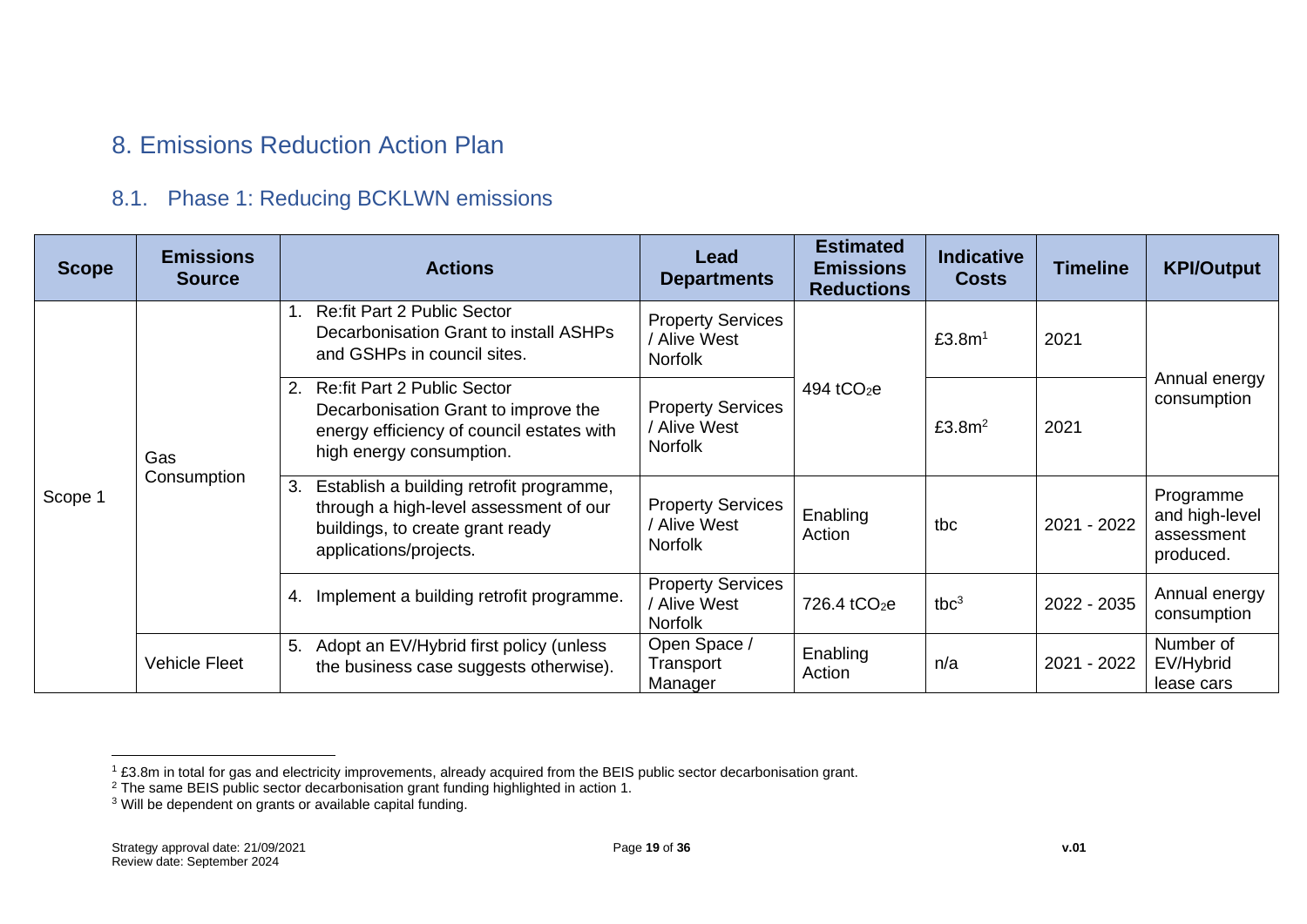|         |                            | Conduct a green fleet review through the<br>6.<br><b>Energy Saving Trust.</b>                                        | Open Space /<br>Transport<br>Manager                       | Enabling<br>Action                                      | n/a               | 2022                         | <b>EST</b> review<br>being<br>completed.                      |
|---------|----------------------------|----------------------------------------------------------------------------------------------------------------------|------------------------------------------------------------|---------------------------------------------------------|-------------------|------------------------------|---------------------------------------------------------------|
|         |                            | Develop a fleet renewal strategy -<br>depending on the EST review and our<br>commercial situation.                   | Open Space /<br>Transport<br>Manager                       | 305.7 tCO <sub>2</sub> e                                | n/a               | 2021<br>onwards <sup>4</sup> | Strategy<br>produced and<br>% of fleet EV<br>and / or hybrid. |
|         |                            | Investigate the replacement of fossil fuel<br>8.<br>powered ground tools for zero carbon<br>alternatives.            | Open Space /<br>Transport<br>Manager                       | tbc                                                     | tbc               | 2021<br>onwards              | Update from<br>investigation.                                 |
|         |                            | Implement one pilot council electric<br>9.<br>vehicle, subject to action 5.                                          | Open Space /<br>Transport<br>Manager                       | $2.5$ tCO <sub>2</sub> e                                | £26k <sup>5</sup> | 2021 - 2023                  | Pilot vehicle in<br>operation.                                |
|         |                            | 10. Current proposed council EV charger<br>installation.                                                             | Open Space /<br>Transport<br>Manager                       | Enabling<br>Action                                      | £19 $k^6$         | 2021 - 2032                  | Completion of<br><b>EV Charger</b><br>project.                |
|         |                            | 11. Install EV chargers, in line with demand,<br>fleet electrification, and in conjunction<br>with available grants. | Open Space /<br>Transport<br>Manager                       | Enabling<br>Action                                      | tbc               | 2021 - 2032                  | Number of<br>additional EV<br>chargers<br>installed.          |
| Scope 2 |                            | 12. Complete switch to a 100% renewable<br>energy tariff.                                                            | <b>Property Services</b><br>/ Alive West<br>Norfolk        | 829.5 tCO <sub>2</sub> e<br>dependent on<br>consumption | £2.5k             | 2021 - 2022                  | Commenceme<br>nt of new tariff<br>contract.                   |
|         | Electricity<br>Consumption | 13. Re: fit Part 2 to increase Solar PV<br>provision to offset increased ASHP &<br>GSHP consumption.                 | <b>Property Services</b><br>/ Alive West<br><b>Norfolk</b> | Generation to<br>slowly replace<br>renewable<br>tariff  | £3.8 $m7$         | 2021 - 2022                  | <b>Annual Solar</b><br>PV generation.                         |
|         |                            | 14. Establish a building retrofit programme,<br>through a high-level assessment of our                               | <b>Property Services</b><br>/ Alive West<br><b>Norfolk</b> | See action 3                                            | tbc               | 2021 - 2022                  | Programme<br>and high-level                                   |

<sup>&</sup>lt;sup>4</sup> Dependent on the complexity and timeliness of action 5.

 $^5$  Based on average UK non-luxury EV car cost. Further funding for the rest of the fleet will be required.<br><sup>6</sup> Initial quote for two pod-point twin charging units.

 $7$  The same BEIS public sector decarbonisation grant funding highlighted in action 1.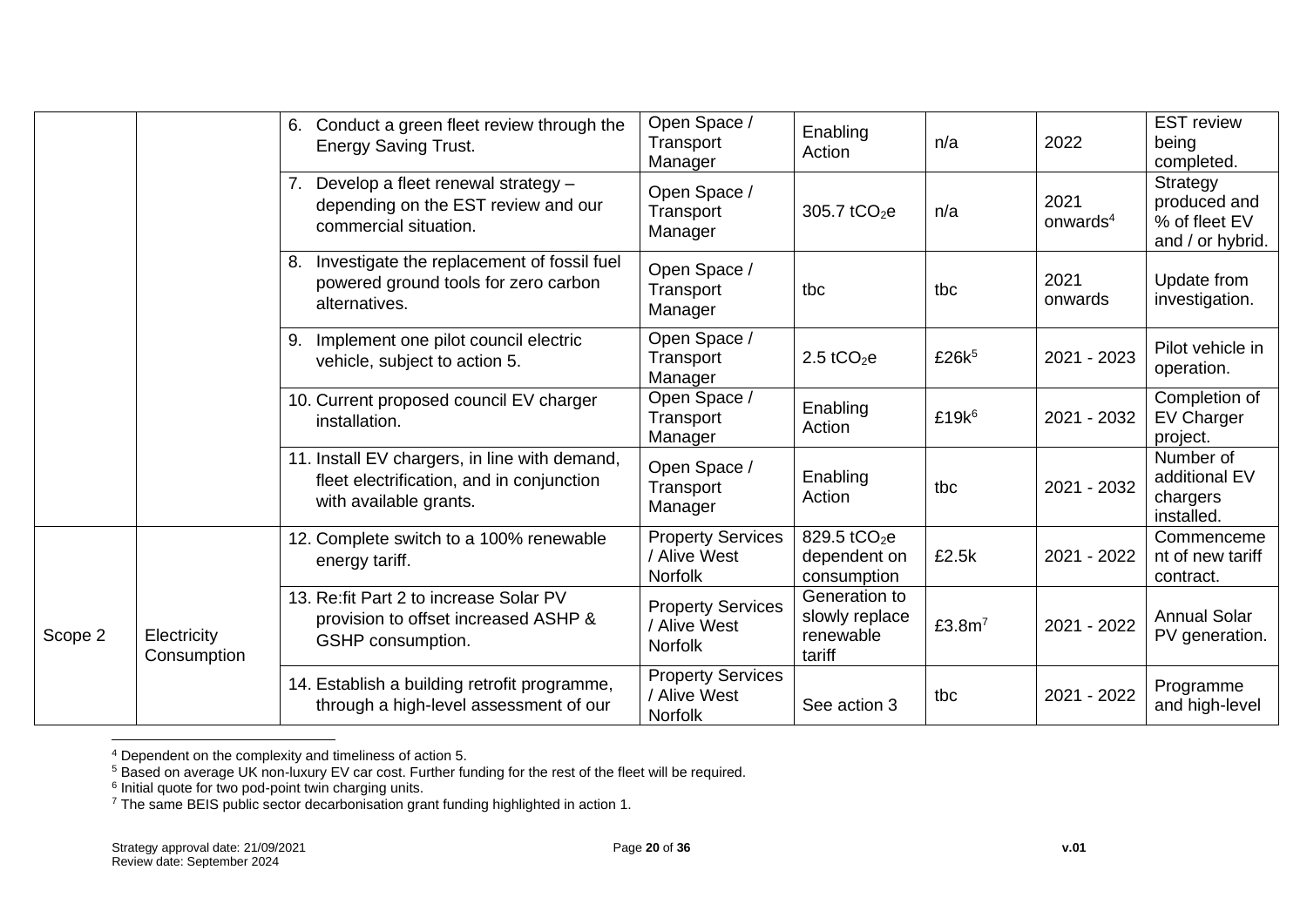|         |                                                 | buildings, to create grant ready<br>applications/projects.                                           |                                                            |                                                    |                                         |                           | assessment<br>produced.                |
|---------|-------------------------------------------------|------------------------------------------------------------------------------------------------------|------------------------------------------------------------|----------------------------------------------------|-----------------------------------------|---------------------------|----------------------------------------|
|         |                                                 | 15. Implement a building retrofit programme.                                                         | <b>Property Services</b><br>/ Alive West<br><b>Norfolk</b> | See action 4                                       | tbc                                     | 2022 - 2035               | Annual energy<br>consumption.          |
|         |                                                 | 16. IT desktop technology 5-year<br>replacement cycle.                                               | <b>ICT</b>                                                 | Efficiency<br>improved and<br>emissions            | tbc                                     | 2025 - 2026<br>& onwards. | Replacement<br>of old IT<br>technology |
|         |                                                 | 17. Investigate data centre cooling methods<br>for the summer months.                                | <b>ICT</b>                                                 | savings<br>included in<br>renewable<br>tariff.     | tbc                                     | 2022 - 2023               | Report and<br>plan<br>developed.       |
| Scope 3 | Transmission &<br><b>Distribution</b><br>Losses | 18. Re: fit Part 2 to increase Solar PV<br>provision to offset increased ASHP &<br>GSHP consumption. | <b>Property Services</b><br>/ Alive West<br><b>Norfolk</b> | See action 13                                      | £3.8 $m8$                               | 2021 - 2022               | <b>Annual Solar</b><br>PV generation.  |
|         |                                                 | 19. Investigate commercial solar options<br>through Re: fit Part 2.                                  | <b>Property Services</b><br>/ Alive West<br><b>Norfolk</b> | Enabling<br>Action                                 | n/a                                     | $2022 -$<br>2024          | High-level<br>assessment<br>produced.  |
|         |                                                 | 20. Consider further Solar PV options as part<br>of every subsequent Re:fit. <sup>9</sup>            | <b>Property Services</b><br>/ Alive West<br><b>Norfolk</b> | Enabling<br>Action                                 | £300 - £500<br>per panel. <sup>10</sup> | 2022 - 2035               | High-level<br>assessment<br>produced.  |
|         | Water Supply &<br>Treatment                     | 21. Investigate water consumption reduction<br>options as part of each Re:fit. <sup>11</sup>         | <b>Property Services</b><br>/ Alive West<br><b>Norfolk</b> | See actions 1<br>& 2. Some<br>residuals<br>likely. | tbc                                     | 2022 - 2035               | High-level<br>assessment<br>produced.  |
|         | <b>Business Travel</b>                          | 22. Develop and produce a council business<br>travel plan, to support working<br>arrangements.       | Policy &<br>Personnel                                      | $24.6$ tCO <sub>2</sub> e                          | n/a                                     | 2023 - 2025               | Plan produced.                         |

<sup>&</sup>lt;sup>8</sup> The same BEIS public sector decarbonisation grant funding highlighted in action 1.

<sup>11</sup> Link to actions 3 and 14.

<sup>&</sup>lt;sup>9</sup> Link to action number 14.

 $10$  Average cost per panel. There are multiple funding models available for consideration, including leasing, power purchase agreements or capital purchase.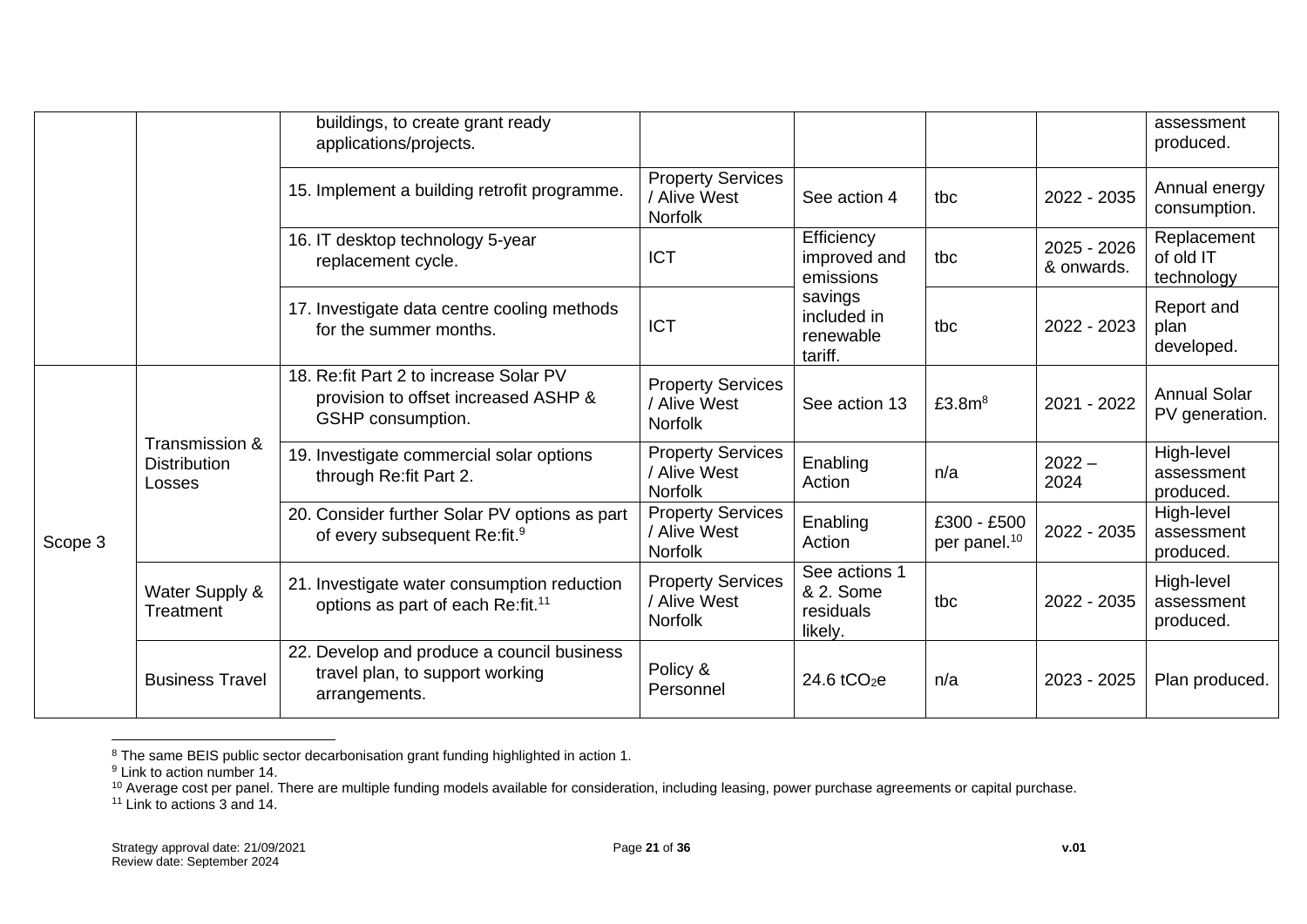|                              |                                         | 23. Start joint council contract with Breckland<br>and South Norfolk. Potential refuse<br>collection $CO2e$ savings of 38%. | Refuse &<br>Recycling                          | 459.7 tCO <sub>2</sub> e<br>(expected<br>saving per<br>year) | Already<br>funded | 2021 - 2028     | Commenceme<br>nt of contract.                                      |
|------------------------------|-----------------------------------------|-----------------------------------------------------------------------------------------------------------------------------|------------------------------------------------|--------------------------------------------------------------|-------------------|-----------------|--------------------------------------------------------------------|
|                              | Contractor<br><b>Travel (Refuse</b>     | 24. Conduct an HGV fleet review through the<br><b>Energy Saving Trust.</b>                                                  | Refuse &<br>Recycling                          | Enabling<br>Action                                           | n/a               | 2025            | <b>EST review</b><br>completed.                                    |
|                              | Collection)                             | 25. Continue to monitor future technology<br>available for future refuse contracts.                                         | Refuse &<br>Recycling                          | 643.8 tCO <sub>2</sub> e                                     | n/a               | 2025 - 2035     | Waste fleet<br>fuel<br>consumption<br>and associated<br>emissions. |
| Residual<br><b>Emissions</b> |                                         | 26. Complete a pilot tree planting programme<br>on Lynnsport land, applying for the<br>appropriate grant.                   | Open Space /<br>Planning                       | 7.94 $tCO2e$                                                 | £72k              | 2020 - 2022     | Completion of<br>project.                                          |
|                              | Green Habitat /<br><b>Tree Planting</b> | 27. Use our pilot tree planting programme as<br>a worked example for local landowners.                                      | Open Space /<br>Planning                       | Enabling<br>Action                                           | n/a               | 2022<br>onwards | Production of<br>worked<br>example.                                |
|                              |                                         | 28. Consider internal best value options for<br>further tree planting and maintenance on<br>council land. <sup>12</sup>     | Open Space /<br>Planning                       | Enabling<br>Action                                           | tbc               | 2021 - 2022     | Completion of<br>review.                                           |
|                              |                                         | 29. Investigate woodland burial options.                                                                                    | Crematorium /<br>Commercial<br><b>Services</b> | Enabling<br>Action                                           | tbc               | 2021 - 2023     | Completion of<br>review.                                           |
|                              |                                         | 30. Investigate memorial park/garden<br>options.                                                                            | Crematorium /<br>Commercial<br><b>Services</b> | Enabling<br>Action                                           | tbc               | 2021 - 2023     | Completion of<br>review.                                           |
|                              |                                         | 31. Investigate future tree planting options<br>associated with development.                                                | Open Space /<br>Planning                       | Enabling<br>Action                                           | n/a               | 2022 - 2023     | Completion of<br>review.                                           |

<sup>12</sup> Potential link to number 27.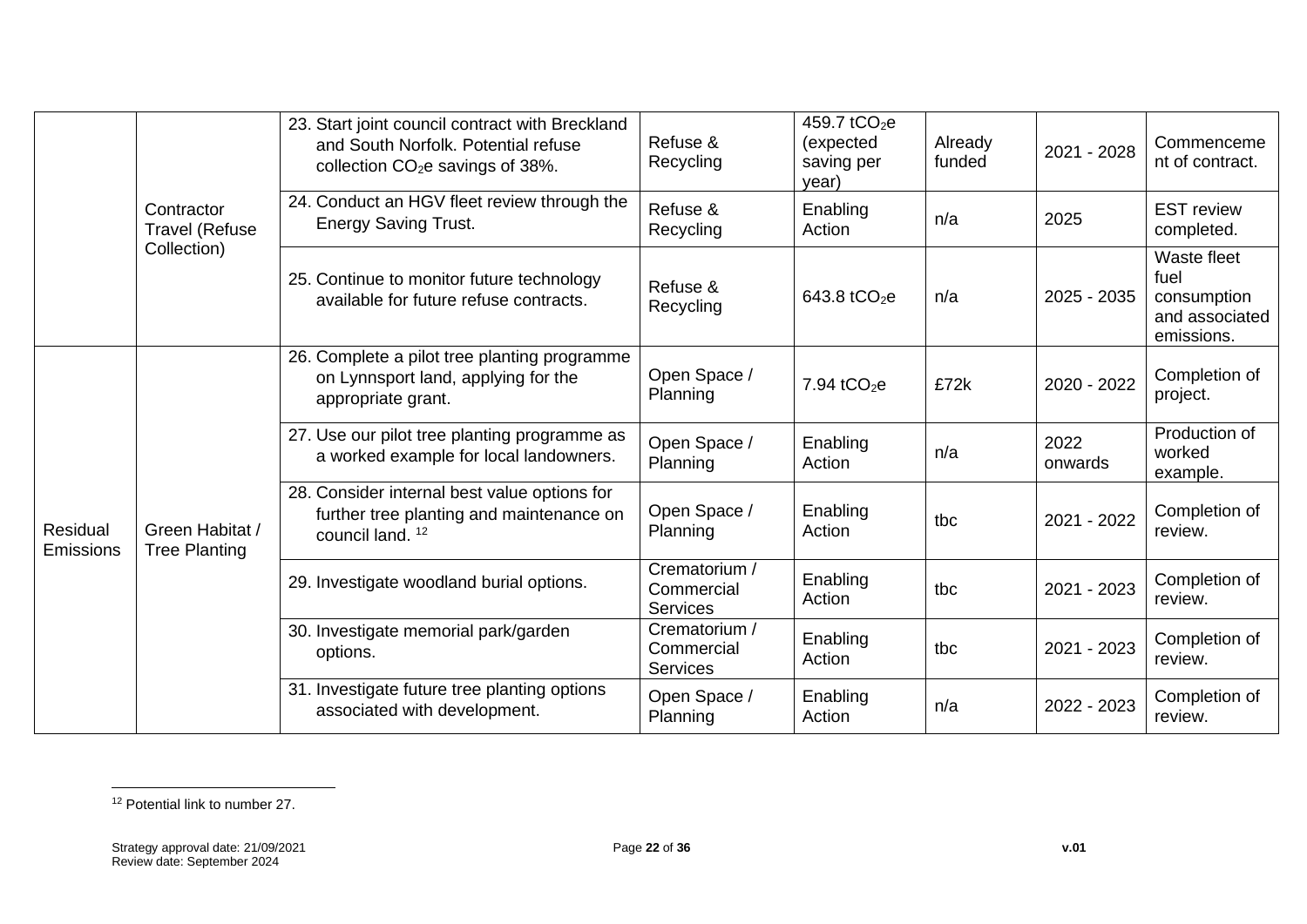|       |                       | 32. Conduct a canopy cover and tree stock<br>assessment for council owned land.           | Open Space                     | Enabling<br>Action                 | £10k -<br>£70k <sup>13</sup> | 2022 - 2023     | Canopy cover<br>created.                                                        |
|-------|-----------------------|-------------------------------------------------------------------------------------------|--------------------------------|------------------------------------|------------------------------|-----------------|---------------------------------------------------------------------------------|
|       |                       | 33. Develop and implement a longer-term<br>green habitat and tree planting strategy.      | Open Space                     | 280 $tCO2e$<br>annually by<br>2035 | n/a                          | 2022<br>onwards | Strategy<br>developed and<br>implemented.                                       |
|       |                       | 34. Investigate options for micro-forests.                                                | Open Space /<br>Climate Change | Enabling<br>Action                 | n/a                          | 2022<br>onwards | Completion of<br>review.                                                        |
|       |                       | 35. Identify more accurate figures for carbon<br>sequestration accounting.                | Climate Change                 | Enabling<br>Action                 | n/a                          | 2021 - 2022     | Improved<br>figures<br>identified.                                              |
|       | <b>Carbon Credits</b> | 36. Investigate commercial solar options.                                                 | Corporate                      | Enabling<br>Action                 | tbc                          | 2022 - 2023     | Completion of<br>high-level<br>assessment.                                      |
|       |                       | 37. Investigate further carbon credit<br>investment options.                              | <b>Climate Change</b>          | Enabling<br>Action                 | n/a                          | 2035            | Ongoing<br>review.                                                              |
|       | Procurement           | 38. Update the procurement strategy to<br>include emissions reductions/climate<br>change. | Procurement                    | Enabling<br>Action                 | n/a                          | 2023            | Strategy<br>updated.                                                            |
|       |                       | 39. Review council climate change policy.                                                 | Climate Change                 | Enabling<br>Action                 | n/a                          | 2023            | Policy<br>updated.                                                              |
| Other |                       | 40. Review council climate change strategy<br>and action plan.                            | <b>Climate Change</b>          | Enabling<br>Action                 | n/a                          | 2024            | Strategy and<br>action plan<br>updated.                                         |
|       | Corporate             | 41. Consider performance reporting options.                                               | <b>Climate Change</b>          | Enabling<br>Action                 | n/a                          | 2021            | <b>Options</b><br>considered<br>and included in<br>strategy and<br>action plan. |

<sup>13</sup> Cost is dependent on canopy cover requirements, ranging from £10k - £70k.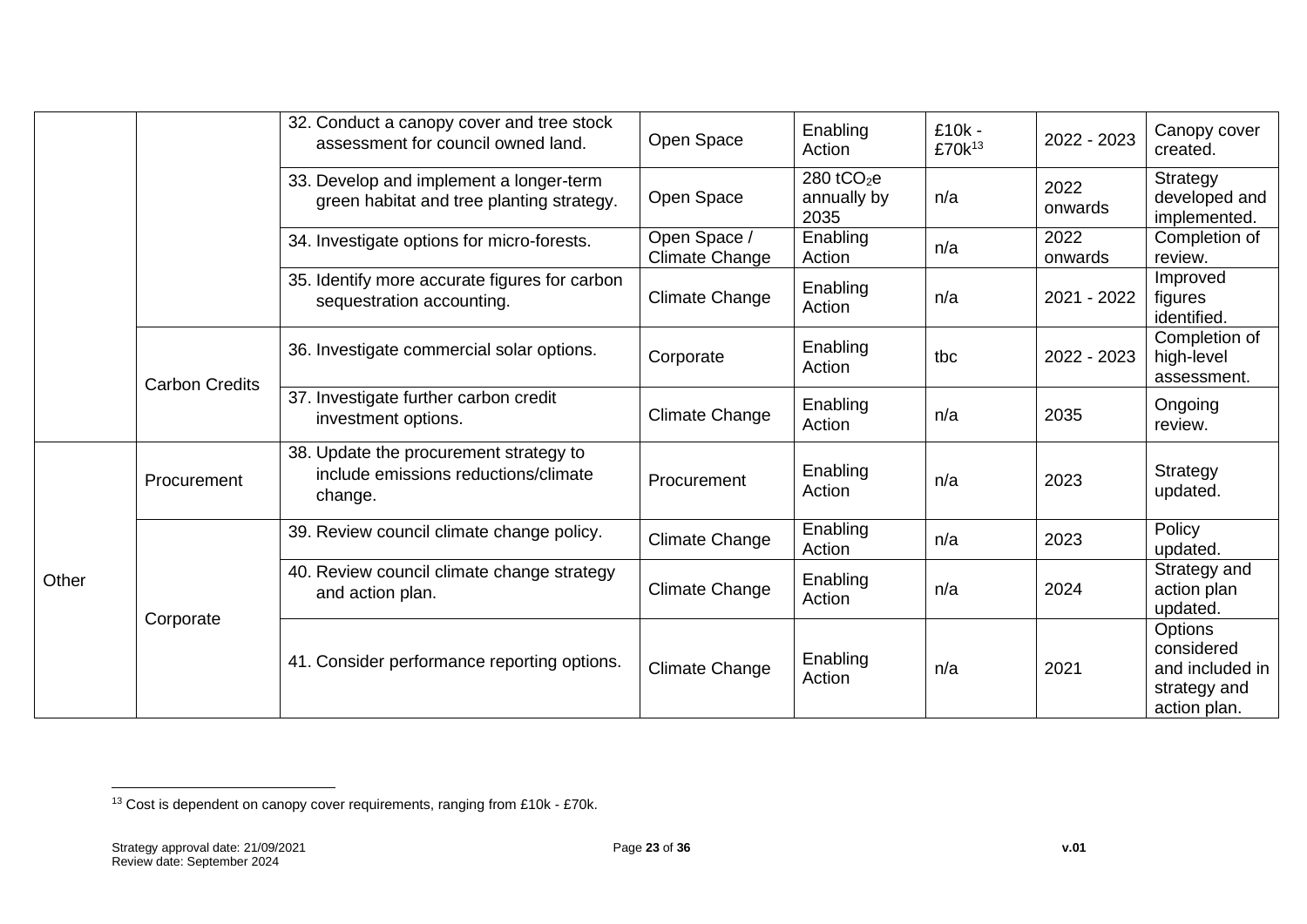|                                                                           | 42. Environmental implications section on<br>Cabinet report template.         | Climate Change                              | Enabling<br>Action | n/a        | 2021<br>onwards | Section<br>present & used<br>in reports. |
|---------------------------------------------------------------------------|-------------------------------------------------------------------------------|---------------------------------------------|--------------------|------------|-----------------|------------------------------------------|
|                                                                           | 43. Environmental implications section on<br>Project Initiation Documents.    | Corporate<br>Projects                       | Enabling<br>Action | n/a        | 2021<br>onwards | Section<br>present & used<br>in reports. |
|                                                                           | 44. Annual corporate carbon audit.                                            | Climate Change                              | Enabling<br>Action | n/a        | 2020<br>onwards | Audit<br>published.                      |
|                                                                           | 45. Annual district emissions report.                                         | Climate Change                              | Enabling<br>Action | n/a        | 2020<br>onwards | Report<br>published                      |
|                                                                           | 46. Annual strategy and action plan review.                                   | Climate Change                              | Enabling<br>Action | n/a        | 2021<br>onwards | Review<br>published.                     |
|                                                                           | 47. 2-year fixed term climate change officer<br>post now made permanent.      | Environmental<br>Health / Climate<br>Change | Enabling<br>Action | n/a        | 2020<br>onwards | Post in place.                           |
|                                                                           | 48. Employ a further UEA intern to support<br>the climate change officer.     | Environmental<br>Health / Climate<br>Change | Enabling<br>Action | n/a        | 2021<br>onwards | Post filled.                             |
|                                                                           | 49. Staff climate change updates and<br>education through internal affairs.   | Climate Change                              | Enabling<br>Action | n/a        | ongoing         | Continued<br>engagement.                 |
|                                                                           | 50. Member climate change update and<br>education through member bulletin.    | Climate Change                              | Enabling<br>Action | n/a        | ongoing         | Continued<br>engagement.                 |
|                                                                           | 51. Continue to update website with climate<br>change work and information.   | Climate Change                              | Enabling<br>Action | n/a        | ongoing         | Updated to<br>website.                   |
|                                                                           | 52. Explore internal funding options for<br>council emissions reduction work. | Climate Change                              | Enabling<br>Action | n/a        | ongoing         | Funding and<br>budget<br>identified.     |
| Total Emissions Reductions and Cost of BCKLWN Emissions Reduction Actions |                                                                               |                                             | 3,668.3 $tCO2e$    | £188,50014 |                 |                                          |

<sup>14</sup> Final figure estimated to be significantly higher. £250,000 to be provided per annum from 2021/2022 – 2025/2026.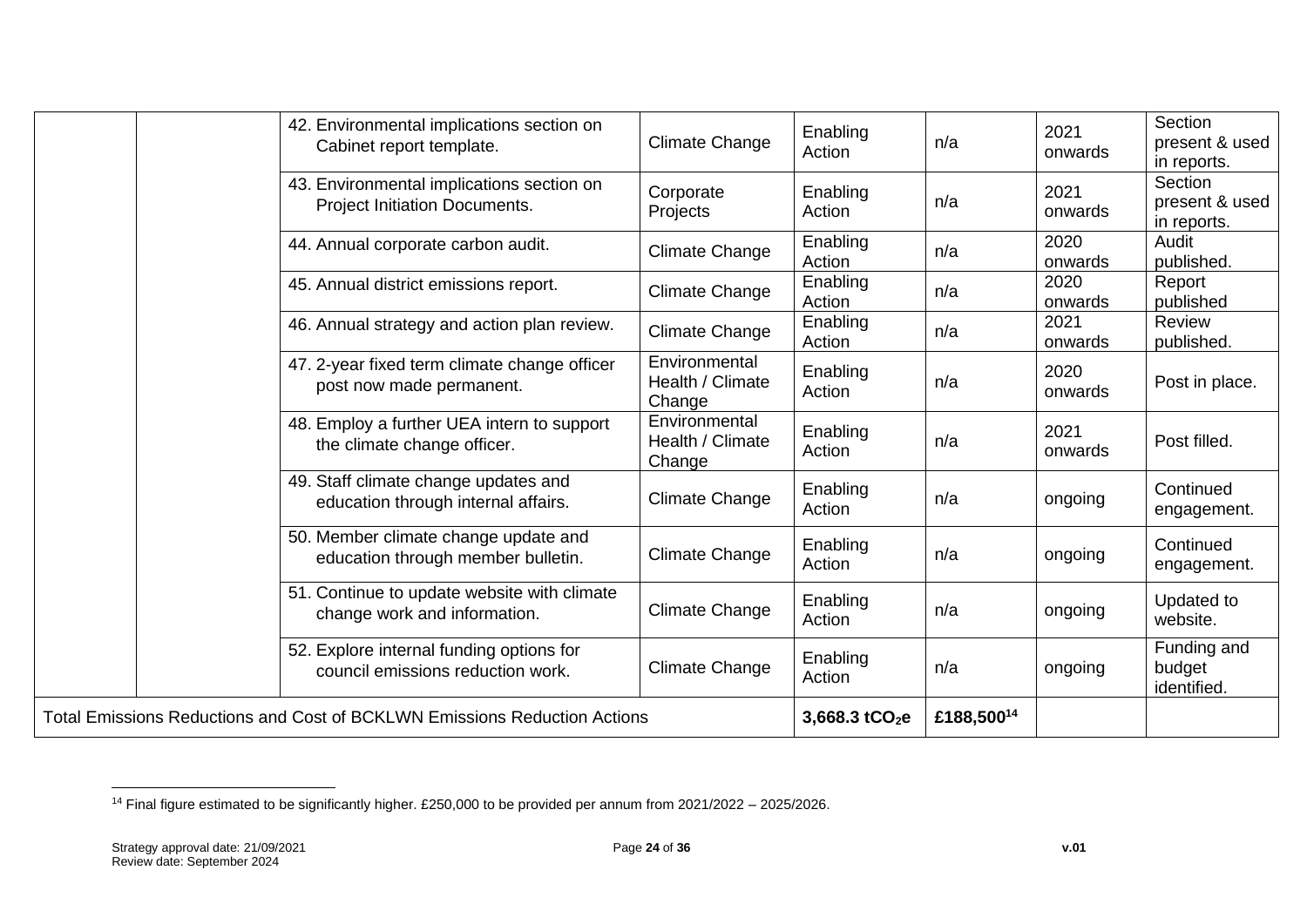

#### 8.2. Possible BCKLWN emissions reduction pathway: breakdown

<span id="page-24-0"></span>Strategy approval date: 21/09/2021 Page **25** of **36 v.01** Review date: September 2024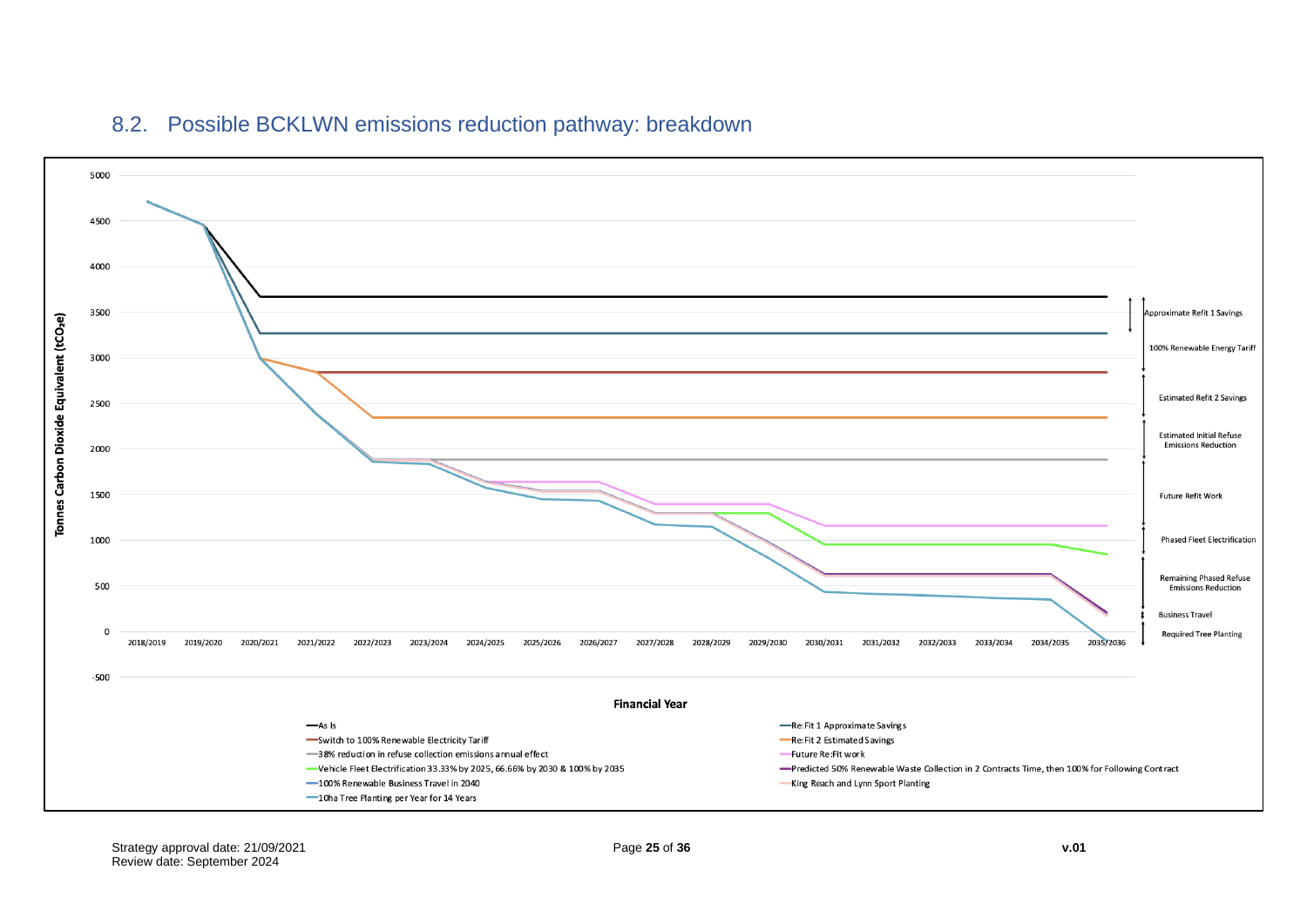

### 8.3. Phase 2: Reducing district emissions

<span id="page-25-0"></span>

| <b>Scope</b>      | <b>Emissions</b><br><b>Source</b>    | <b>Actions</b>                                                             | <b>Lead Department</b>    | <b>Timeline</b> |
|-------------------|--------------------------------------|----------------------------------------------------------------------------|---------------------------|-----------------|
|                   |                                      | 1. 40GW offshore wind, with 1GW of floating offshore wind.                 | <b>Central Government</b> | 2030            |
|                   |                                      | 2. Test 20% hydrogen blend to gas in heating trials.                       | <b>Central Government</b> | 2023            |
|                   |                                      | 3. Funding for Nuclear e.g., Hinckley Point C                              | <b>Central Government</b> | 2025            |
|                   | Electricity,                         | 4. 5GW low carbon hydrogen production capacity                             | <b>Central Government</b> | 2030            |
| Industry          | Gas, Large<br><b>Industrial</b>      | 5. Four carbon capture and storage clusters operational.                   | <b>Central Government</b> | 2030            |
| and<br>Commercial | Installations,<br><b>Other Fuels</b> | 6. Aim to be first country to commercialise nuclear fusion.                | <b>Central Government</b> | 2040            |
|                   | &<br>Agriculture.                    | 7. £100 million for energy storage and flexibility innovation.             | <b>Central Government</b> | n/a             |
|                   |                                      | Consider CCC 6 <sup>th</sup> carbon budget policy and guidance.<br>8.      | <b>Climate Change</b>     | 2021            |
|                   |                                      | Consider 10-point plan policy and guidance.<br>9.                          | <b>Climate Change</b>     | 2021            |
|                   |                                      | Engage with the LEP clean growth strategy and monitor through the<br>NCCP. | NCCP / Climate Change     | ongoing         |
|                   |                                      | 11. Ban on new petrol and diesel car and van sale.                         | <b>Central Government</b> | 2030            |
|                   | A Roads,                             | 12. £120 million towards 4,000 British zero emission buses.                | <b>Central Government</b> | 2021            |
| Transport         | Minor (B&C)<br>Roads &               | 13. Over 100 miles of safe and direct cycling and walking networks.        | <b>Central Government</b> | 2025            |
|                   | Other.                               | 14. £1 billion for electrification.                                        | <b>Central Government</b> | n/a             |
|                   |                                      | 15. £1.3 billion to accelerate EV charging infrastructure.                 | <b>Central Government</b> | n/a             |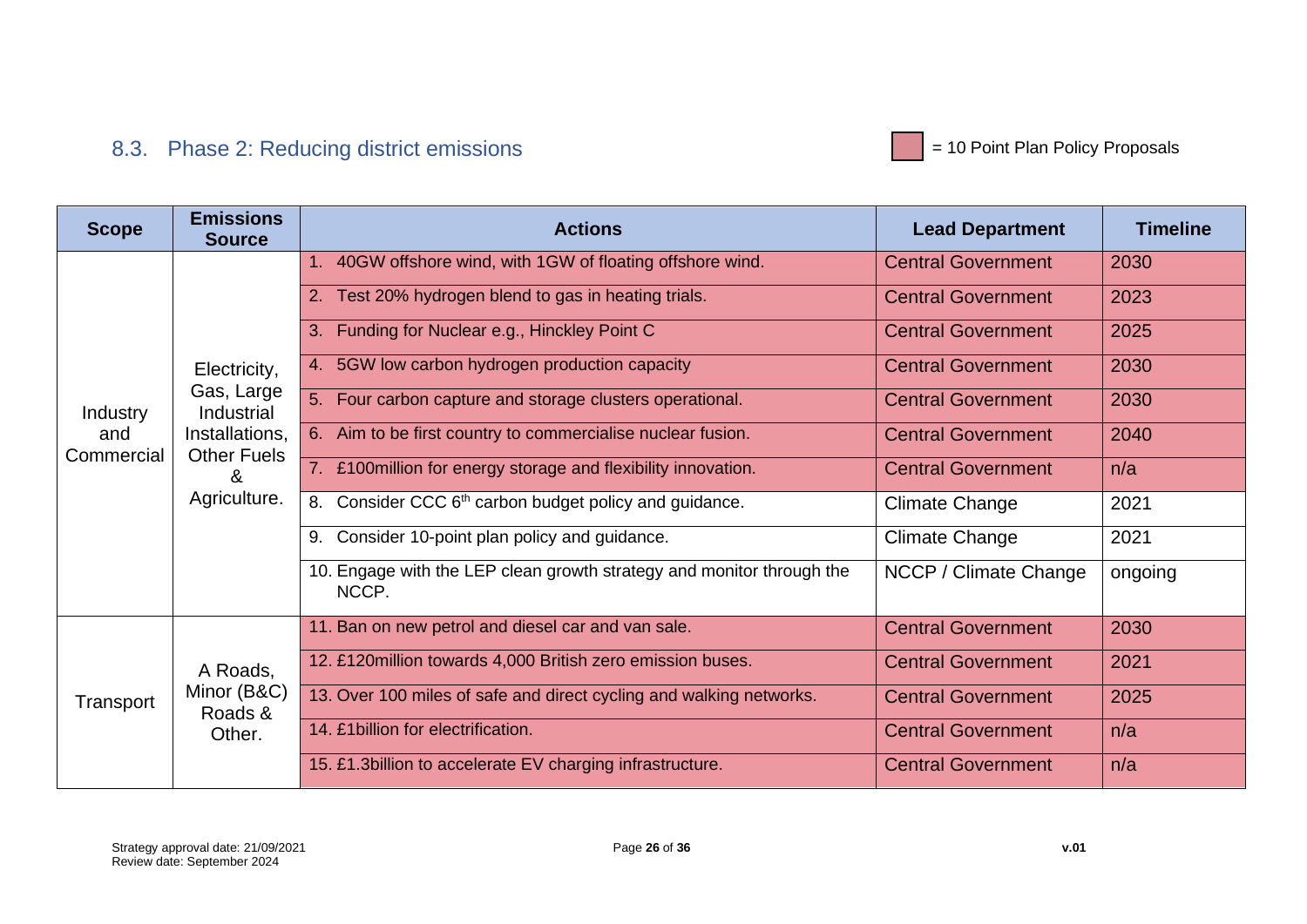|                 |                             | 16. £5billion on buses, cycling and walking.                                                                      | <b>Central Government</b>                | n/a           |
|-----------------|-----------------------------|-------------------------------------------------------------------------------------------------------------------|------------------------------------------|---------------|
|                 |                             | 17. £4.2billion on city public transport.                                                                         | <b>Central Government</b>                | n/a           |
|                 |                             | 18. £20million across trials for zero emissions HGVs.                                                             | <b>Central Government</b>                | n/a           |
|                 |                             | 19. Develop and publish car parking strategy.                                                                     | Corporate                                | 2021 - 2022   |
|                 |                             | 20. Investigate work areas through the Norfolk Climate Change<br>Partnership.                                     | <b>NCCP</b>                              | 2022 - 2025   |
|                 |                             | 21. Take forward EV charging network options in the district and across<br>Norfolk.                               | <b>Climate Change and</b><br><b>NCCP</b> | 2021 onwards  |
|                 |                             | 22. Monitor any National, Highways England and LEP policies &<br>strategies.                                      | <b>Climate Change</b>                    | 2022 - 2050   |
|                 |                             | 23. Development of NCCP bids regarding sustainable hydrogen<br>infrastructure for transport                       | <b>NCCP</b>                              | 2021 onwards  |
|                 |                             | 24. Heat and buildings strategy.                                                                                  | <b>Central Government</b>                | 2021          |
|                 |                             | 25. Public sector emissions reductions by 50%, from 2017 baseline.                                                | <b>Central Government</b>                | 2032          |
|                 |                             | 26.600,000 heat pump installations per year by 2028.                                                              | <b>Central Government</b>                | $2021 - 2028$ |
|                 |                             | 27. ECO extended to 2026.                                                                                         | <b>Central Government</b>                | 2021 - 2026   |
| <b>Domestic</b> | Electricity,<br>Gas & Other | 28. Future Homes Standard implementation.                                                                         | <b>Central Government</b>                | n/a           |
|                 | Fuels.                      | 29. Green homes grant LAD1a & 1b through Norfolk Warm Homes Fund.                                                 | Housing                                  | 2021          |
|                 |                             | 30. Green homes grant LAD2 via the Greater South East Energy Hub in<br>conjunction with social housing providers. | Housing                                  | 2021 - 2022   |
|                 |                             | 31. Sustainable Warmth Funding submissions (LAD3/HUG) in conjunction<br>with other Norfolk LA's.                  | Housing                                  | 2021          |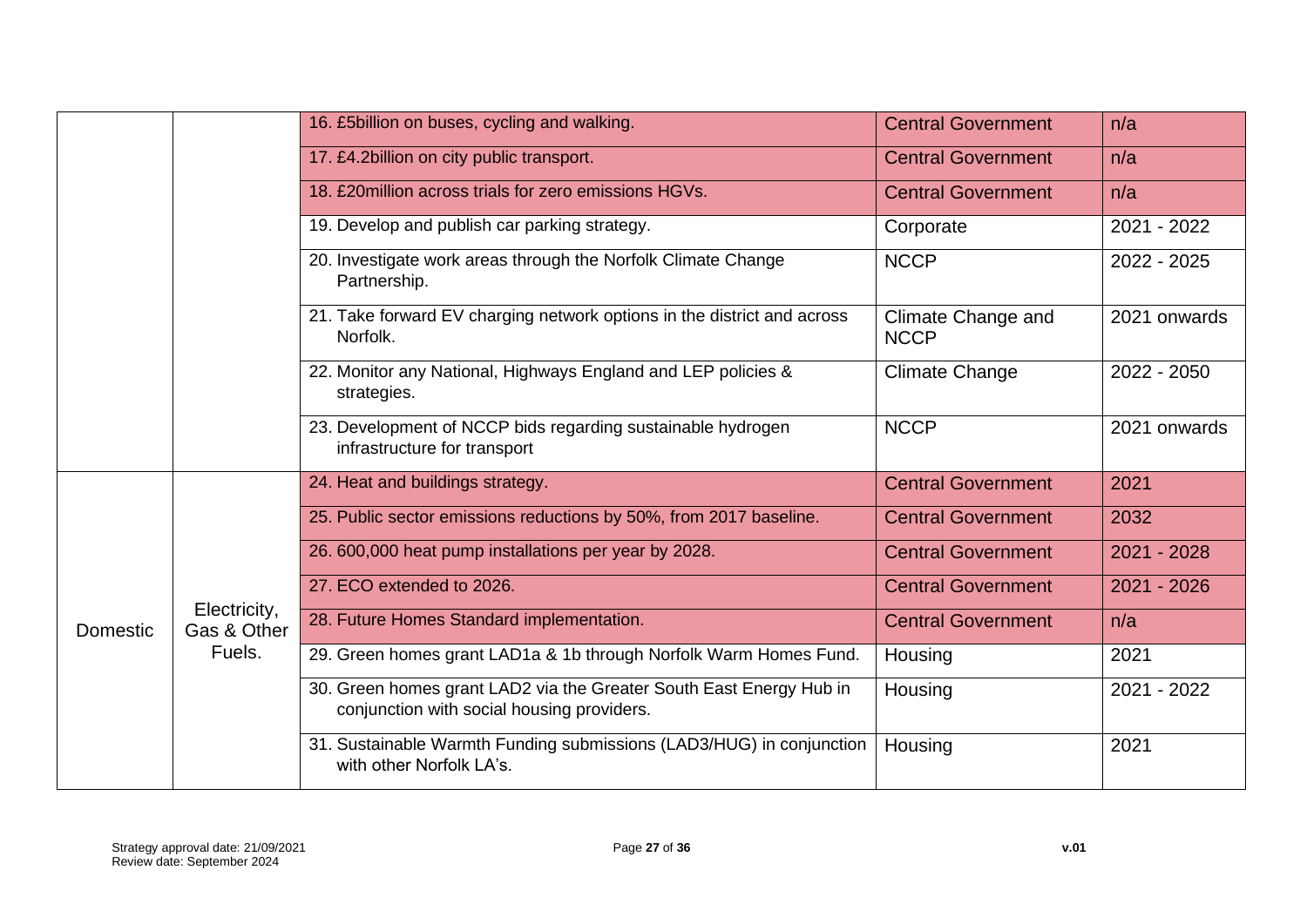|               |                               | 32. Dedicated local plan climate change policy.                                                                                                                                                                                         | Planning Policy /<br><b>Development Control</b> | 2021 - 2022  |
|---------------|-------------------------------|-----------------------------------------------------------------------------------------------------------------------------------------------------------------------------------------------------------------------------------------|-------------------------------------------------|--------------|
|               |                               | 33. Warm Homes Fund promotion and development in partnership with<br>the lead authority.                                                                                                                                                | Housing                                         | 2021         |
|               |                               | 34. HECA Report, Promoting ECOFlex and secure external funding<br>where appropriate.                                                                                                                                                    | Housing                                         | 2021 onwards |
|               |                               | 35. Continued engagement with Norfolk LA's with regards domestic<br>energy efficiency projects and funding sources.                                                                                                                     | Housing / Climate<br>Change                     | 2021 onwards |
|               |                               | 36. Explore opportunities for micro generation, e.g., solar collective<br>purchasing scheme, promoting government grant funding etc.                                                                                                    | Housing                                         | 2021 - 2025  |
|               |                               | 37. Delivery of a MEES enforcement programme in line with BEIS and<br>Midland Energy Hub funding requirements and scheme parameters.<br>Ensure consistency of enforcement and co-ordination with Housing<br>Act 2004 relevant guidance. | Housing                                         | 2021 onwards |
|               |                               | 38. Investigate options for district heating.                                                                                                                                                                                           | Planning                                        | 2021 - 2022  |
|               |                               | 39. Development of NCCP community renewal fund bid regarding<br>community energy.                                                                                                                                                       | <b>NCCP</b>                                     | 2021 onwards |
|               |                               | 40. Creation of new National Parks and AONBs.                                                                                                                                                                                           | <b>Central Government</b>                       | 2021         |
|               |                               | 41. £40million second round green recovery challenge fund.                                                                                                                                                                              | <b>Central Government</b>                       | 2021         |
|               | <b>Natural</b><br>Environment | 42. £5.2billion in six-year flood and coastal defence programme.                                                                                                                                                                        | <b>Central Government</b>                       | 2021         |
| <b>LULUCF</b> |                               | 43. Initiate 10-year-long tern landscape recovery projects.                                                                                                                                                                             | <b>Central Government</b>                       | 2022 - 2024  |
|               |                               | 44. Protect and improve 30% of UK land.                                                                                                                                                                                                 | <b>Central Government</b>                       | 2030         |
|               |                               | 45. Consider options for a tree canopy cover survey of the borough.                                                                                                                                                                     | Open Space / NCCP                               | 2023 - 2024  |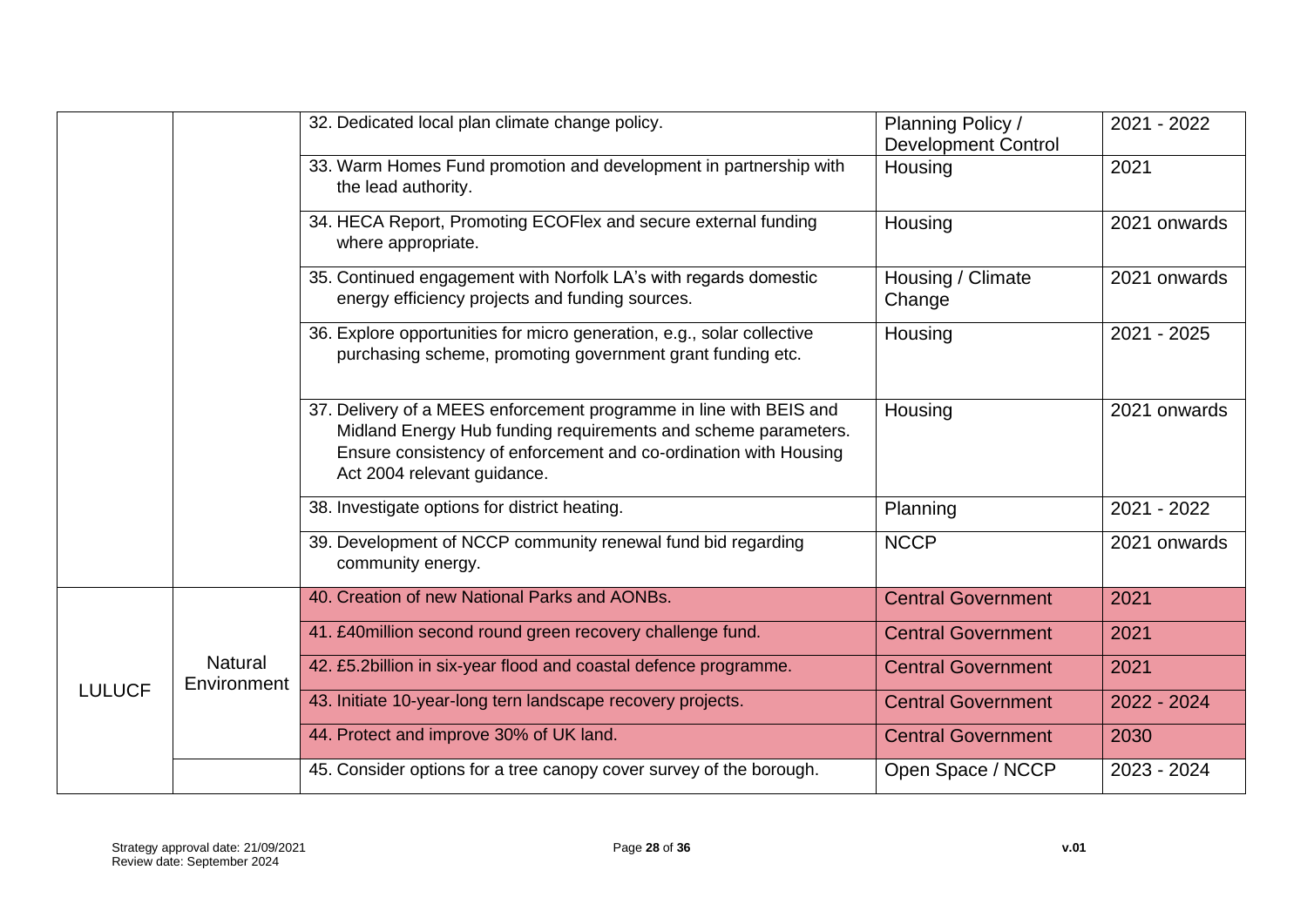|       | Cropland &                       | 46. Support the Fens Biosphere Project.                                               | Climate Change /                  | 2021 - 2050 |
|-------|----------------------------------|---------------------------------------------------------------------------------------|-----------------------------------|-------------|
|       | Grassland.                       |                                                                                       | <b>Environmental Health</b>       |             |
|       |                                  | 47. Engage with the National Farmers Union.                                           | Climate Change /                  | 2025 - 2030 |
|       |                                  |                                                                                       | Environmental Health /            |             |
|       |                                  |                                                                                       | <b>NCCP</b>                       |             |
|       |                                  | 48. Monitor government publication of the National Peat Strategy.                     | Climate Change / NCCP             | 2021 - 2023 |
|       |                                  | 49. Support engagement at local awareness group events.                               | Climate Change                    | 2021 - 2050 |
| Other | General<br>Public<br>Engagement. | 50. Continued promotion of resident carbon reduction measures through<br>the website. | Corporate Web / Climate<br>Change | 2021 - 2050 |
|       |                                  | 51. Conduct routine website updates                                                   | Corporate Web / Climate<br>Change | 2020 - 2050 |
|       |                                  | 52. Development of an NCCP website.                                                   | <b>NCCP</b>                       | 2021        |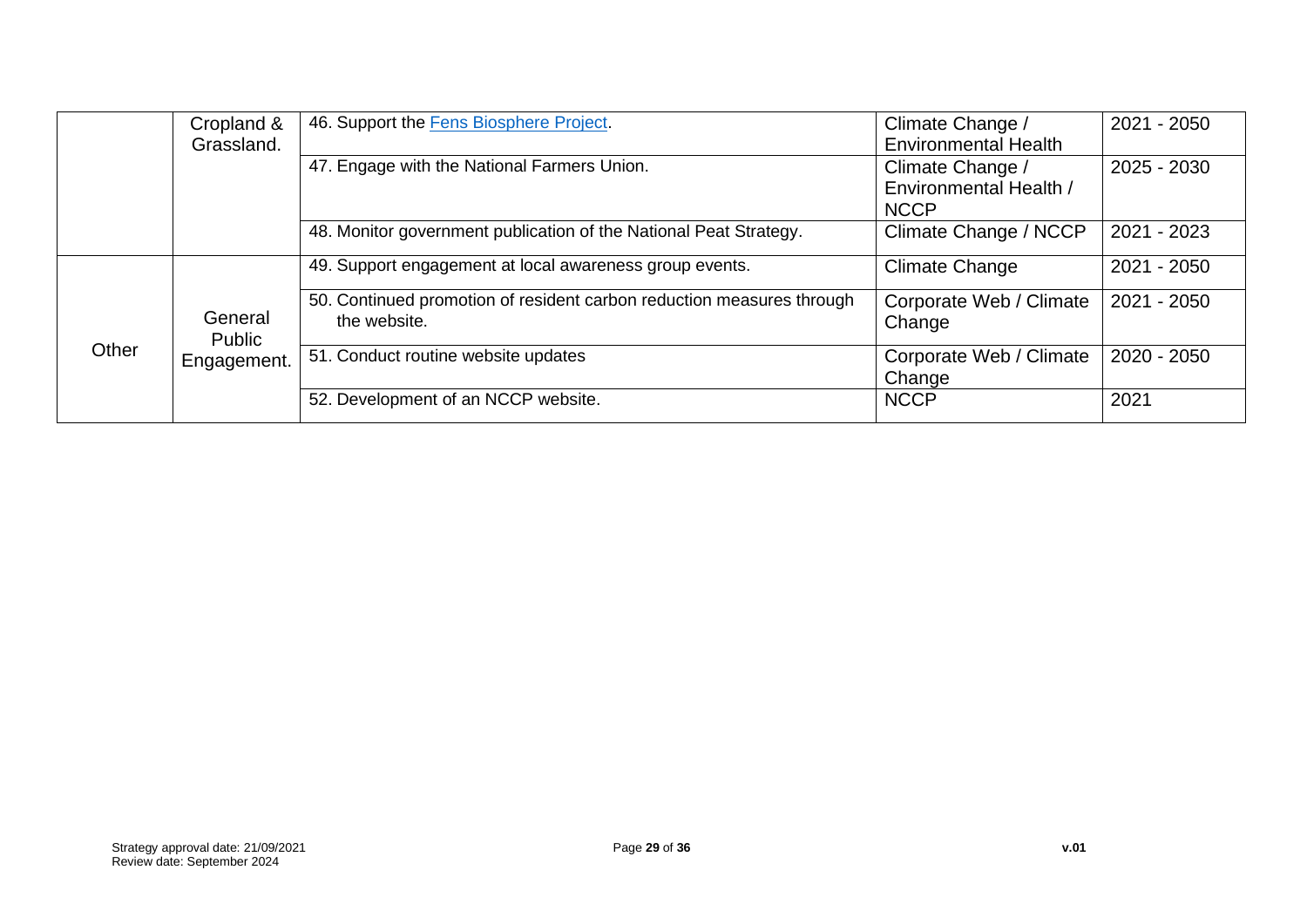### <span id="page-29-0"></span>9. Implementation

#### <span id="page-29-1"></span>9.1. Staff resources

The implementation of this strategy and action plan will have significant implications on staff resources. At a minimum it will create additional work for service managers and officers at all levels of the council. The implementation of this strategy and action plan has the potential to create tasks and work that will require the equivalent of fulltime positions to be completed.

In order to aid the implementation of this strategy we will:

- Employ a further UEA intern post to support the climate change officer.
- Look to provide training for key council staff, in order to embed climate change and emissions reduction awareness from within the culture of the council.
- Look to provide council staff, members and the community with frequent updates on ongoing work.

Due to the unprecedented COVID-19 pandemic, we can expect our staff resources to be impacted. Staff may find themselves focusing on the situation response or being redeployed to aid other council service areas for the duration of the pandemic. We are unable to predict the duration of the pandemic and therefore, we cannot know how great the future impact will be on staff resources. Consequently, with finite staffing resources we will need to manage expectation around the delivery of this action plan.

Thus, with regards to the above reasons and the wider impacts of the pandemic such as a recession and changes to the council's work and staff priorities and practices, aspects of this strategy may be affected.

#### <span id="page-29-2"></span>9.2. Finance

A climate change budget of £250,000 per annum for the next four years has been provided.

This strategy and action plan will place a potential strain on other areas of the council's budget and risks redirecting funding from other activities.

To finance the successful implementation of our strategy and action plan, we will:

- Invest in projects that will provide revenue or financial returns for the council to reinvest into other emissions reduction ventures.
- Look to access grant funding for climate change activities as much as possible.
- Look to access government funded advice where relevant.
- Investigate joint working on projects to spread the cost and risk.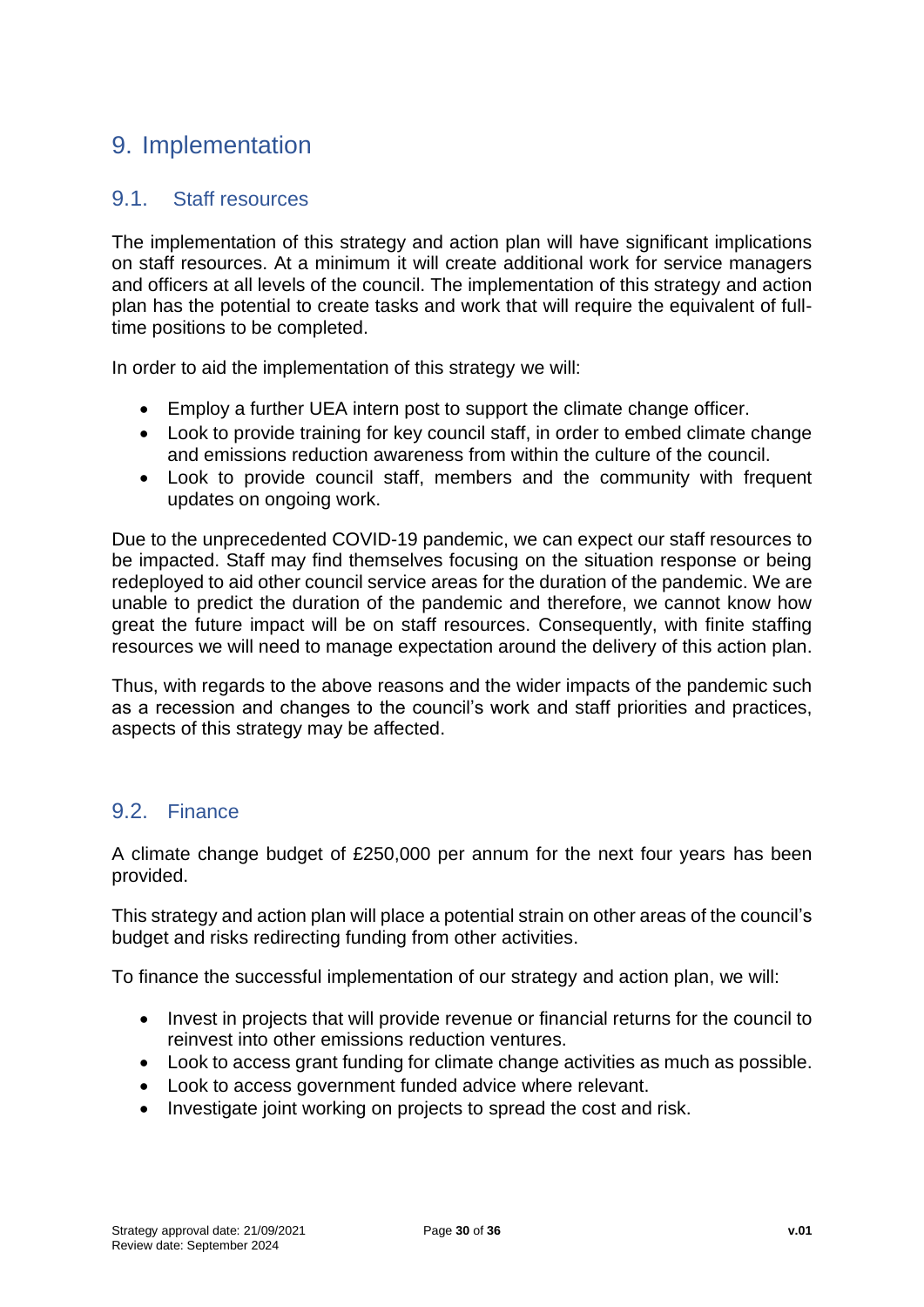Action plan options can only be taken forward when there is adequate finance available and staffing capacity.

### <span id="page-30-0"></span>10. Measuring and monitoring

This strategy and action plan will be updated every 3 years or sooner to accommodate any changes in national targets and legislation. The climate change team will also provide an annual update report detailing our work against this strategy and action plan using the KPI's & Outcomes listed in Tables 8.1 and 8.3. This update report will directly monitor and detail our work completed over the previous year and will provide any updates on timescales and targets for any applicable future work.

Our corporate carbon emissions will be reported annually through our carbon auditing framework. This will allow us to identify the extent to which we are reducing our emissions. We will be publishing an annual update on King's Lynn and West Norfolk District emissions, which will similarly monitor and track how emissions are changing over time.

#### <span id="page-30-1"></span>10.1. Annual monitoring and reporting timeline

| - June / July | Annual BCKLWN Carbon Audit                                             |
|---------------|------------------------------------------------------------------------|
|               | - August / September   Annual District Emissions Update Report         |
|               | - October / November   Annual Strategy and Action Plan Progress Report |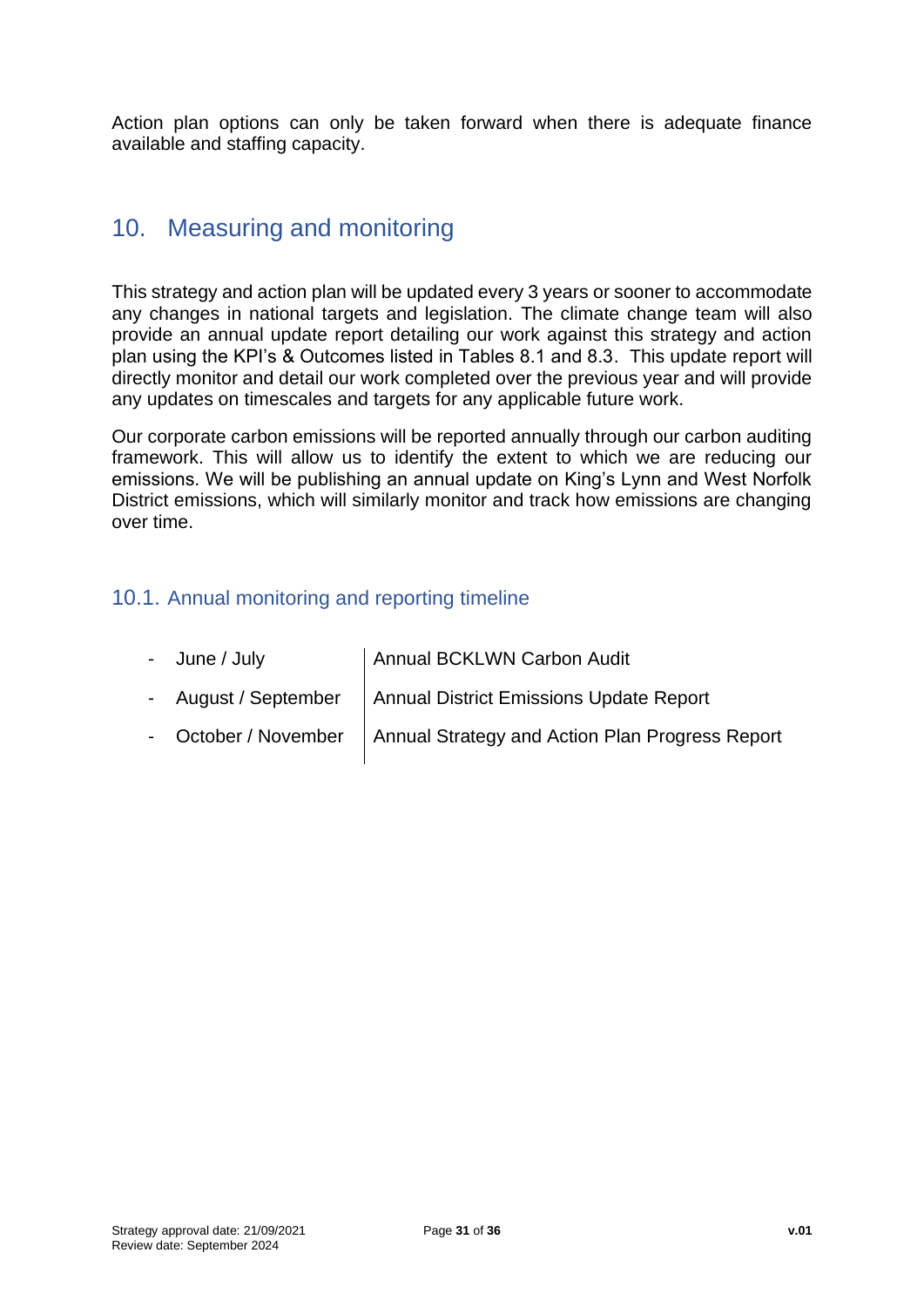### <span id="page-31-0"></span>11. References

Allen, M.R., Dube, O.P., Solecki, W., Aragón-Durand, F., Cramer, W., Humphreys, S., Kainuma, M., Kala, J., Mahowald, N., Mulugetta, Y., Perez, R., Wairiu, M., and Zickfeld, K., 2018. *Framing and Context*. In: Global Warming of 1.5°C. An IPCC Special Report on the impacts of global warming of 1.5°C above pre-industrial levels and related global greenhouse gas emission pathways, in the context of strengthening the global response to the threat of climate change, sustainable development, and efforts to eradicate poverty [Masson-Delmotte, V., Zhai, P., Pörtner, H.O., Roberts, D., Skea, J., Shukla, P.R., Pirani, A., Moufouma-Okia, W., Péan, C., Pidcock, R., Connors, S., Matthews, J.B.R., Chen, Y., Zhou, X., Gomis, M.I., Lonnoy, E., Maycock, T., Tignor, M., and Waterfield, T. (eds.)]. In Press. p.51.

DBEIS., 2020. *UK Government GHG Conversion Factors for Company Reporting*. Available at [https://www.gov.uk/government/collections/government-conversion](https://www.gov.uk/government/collections/government-conversion-factors-for-company-reporting)[factors-for-company-reporting.](https://www.gov.uk/government/collections/government-conversion-factors-for-company-reporting) Last accessed on: 21/12/2020.

IPCC, 2001., *Climate Change 2001: The Scientific Basis. Contribution of Working Group I to the Third Assessment Report of the Intergovernmental Panel on Climate Change* [Houghton, J.T., Ding, Y., Griggs, D.J., Noguer, M., van der Linden, P.J., Dai, X., Maskell, K., and Johnson, C.A. (eds.)]. Cambridge University Press: Cambridge, United Kingdom and New York, NY, USA. p.881.

IPCC., 2012*. Glossary of terms*. In: Managing the Risks of Extreme Events and Disasters to Advance Climate Change Adaptation [Field, C.B., Barros, V., Stocker, T.F., Qin, D., Dokken, D.J., Ebi, K.L., Mastrandrea, M.D., Mach, K.J., Plattner, G.-K., Allen, S.K., Tignor, M., and Midgley, P.M. (eds.)]. A Special Report of Working Groups I and II of the Intergovernmental Panel on Climate Change (IPCC). Cambridge University Press: Cambridge, United Kingdom, and New York, NY, USA. pp. 544.

IPCC, 2013a. *Summary for Policymakers*. In: Climate Change 2013: The Physical Science Basis. Contribution of Working Group I to the Fifth Assessment Report of the Intergovernmental Panel on Climate Change [Stocker, T.F., Qin, D., Plattner, G.- K., Tignor, M., Allen, S.K., Boschung, J., Nauels, A., Xia, Y., Bex, V., and Midgley, P.M. (eds.)]. Cambridge University Press: Cambridge, United Kingdom and New York, NY, USA.

IPCC., 2013b. *Summary for Policymakers*. In: Climate Change 2013: The Physical Science Basis. Contribution of Working Group I to the Fifth Assessment Report of the Intergovernmental Panel on Climate Change [Stocker, T.F., Qin, D., Plattner, G.- K., Tignor, M., Allen, S.K., Boschung, J., Nauels, A., Xia, Y., Bex, V., and Midgley, P.M. (eds.)]. Cambridge University Press: Cambridge, United Kingdom and New York, NY, USA. p.17.

IPCC., 2014. *Climate Change 2014: Synthesis Report. Contribution of Working Groups I, II and III to the Fifth Assessment Report of the Intergovernmental Panel on Climate Change* [Core Writing Team, Pachauri, R.K., and Meyer, L.A., (eds.)]. IPCC: Geneva, Switzerland, pp. 63.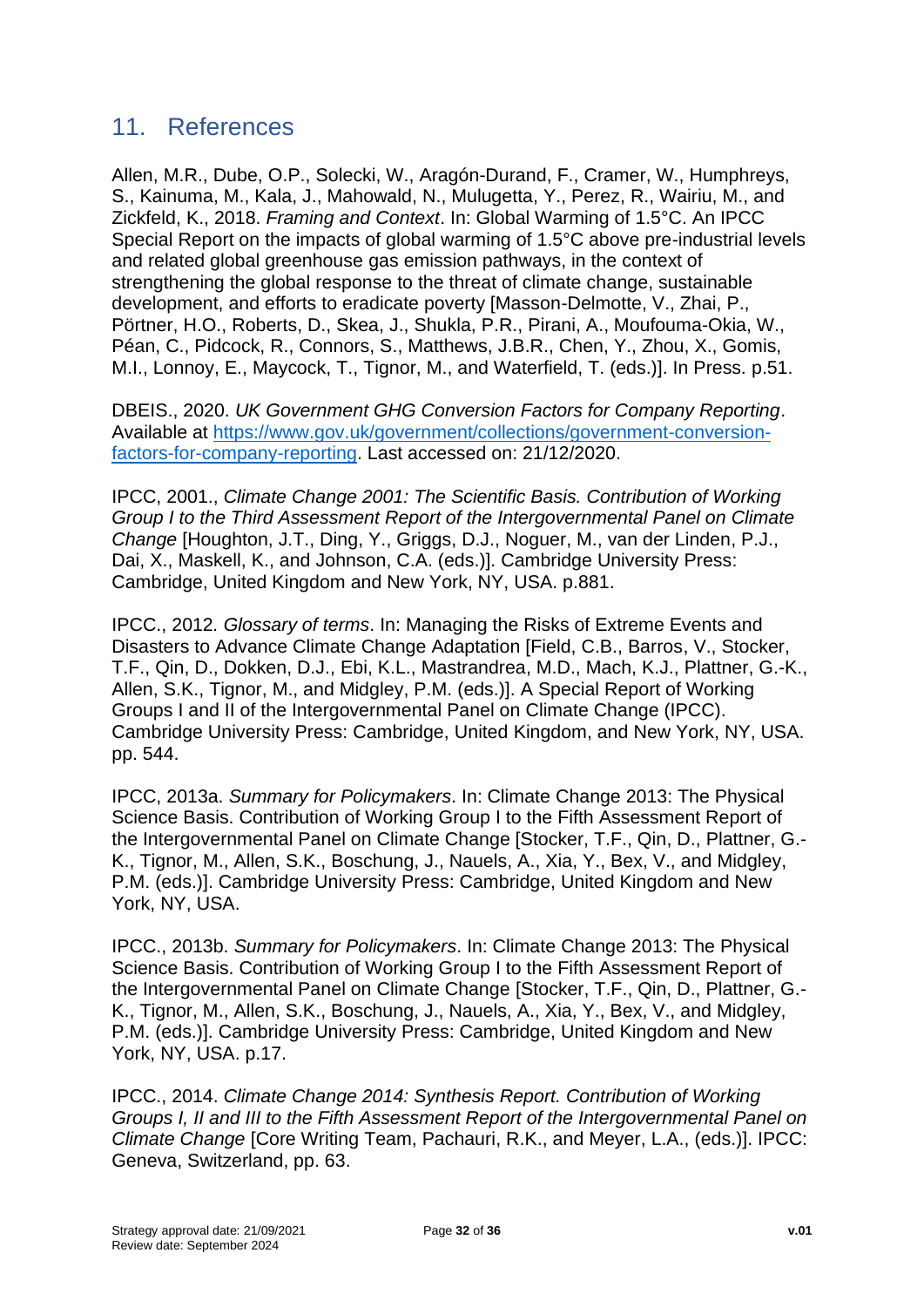NOAA., 2021. *Carbon Cycle Greenhouse Gases: Trends in CO2*. Available at: https://www.esrl.noaa.gov/gmd/ccgg/trends/. Last accessed on: 18/01/2021.

Squires, J., and Goater, A., 2016. *Carbon Footprint of Heat Generation*. POST Houses of Parliament Research Briefing Paper 523. Houses of Parliament: London, United Kingdom. Available at:

[http://researchbriefings.files.parliament.uk/documents/POST-PN-0523/POST-PN-](http://researchbriefings.files.parliament.uk/documents/POST-PN-0523/POST-PN-0523.pdf)[0523.pdf.](http://researchbriefings.files.parliament.uk/documents/POST-PN-0523/POST-PN-0523.pdf) Last accessed on: 21/12/2020.

UK Government., 2019. *Climate Change Act 2008*. The Stationery Office Limited: London, United Kingdom.

United Nations., 2015. *Adoption of the Paris Agreement, 21st Conference of the Parties*. United Nations: Paris, France. p.3.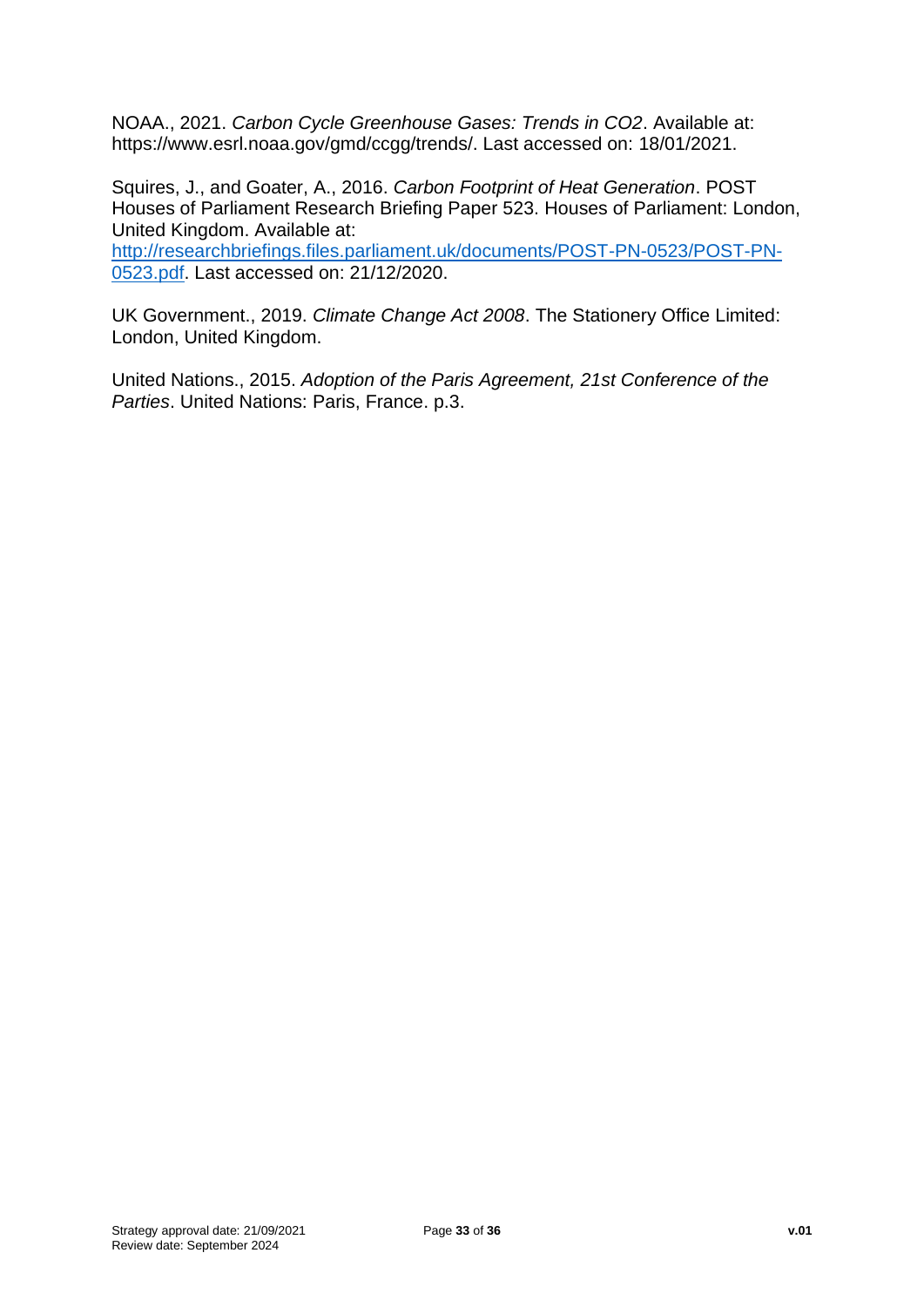# <span id="page-33-0"></span>12. Glossary

| <b>Term</b>                                         | <b>Definition</b>                                                                                                                                                                                                                                                                                                                                                      |  |  |
|-----------------------------------------------------|------------------------------------------------------------------------------------------------------------------------------------------------------------------------------------------------------------------------------------------------------------------------------------------------------------------------------------------------------------------------|--|--|
| Adapt                                               | The process by which we adjust to new situations. For<br>example, the adjustment to actual or expected climate<br>change and its effects.                                                                                                                                                                                                                              |  |  |
| Anthropogenic                                       | Anthropogenic refers to effects or processes derived<br>from human activities. In relation to climate change, this<br>refers to human induced warming and thus human<br>induced climate change.                                                                                                                                                                        |  |  |
| Atmospheric<br>Concentration                        | The concentration of greenhouse gases in the earth's<br>atmosphere, measured in parts per million (ppm).                                                                                                                                                                                                                                                               |  |  |
| <b>Carbon Budgets</b>                               | A restriction on the total amount of carbon dioxide the<br>UK can emit over a 5-year time period.                                                                                                                                                                                                                                                                      |  |  |
| Carbon Dioxide (CO <sub>2</sub> )                   | Carbon dioxide is a gas found in our atmosphere. Its<br>chemical formula is $CO2$ . It is a waste product in our<br>bodies and is produced by burning fossil fuels.                                                                                                                                                                                                    |  |  |
| Carbon Dioxide Equivalent<br>(CO <sub>2</sub> e)    | This is a metric to measure carbon dioxide, methane<br>and nitrous oxide based on their global warming<br>potential. Methane and nitrous oxide are converted to<br>equivalent amounts of carbon dioxide that would warm<br>the earth to the same extent as carbon dioxide. This<br>provides a common metric of measuring climate change<br>effects of different gases. |  |  |
| Climate Change Act 2008                             | A United Kingdom act of parliament to ensure that the<br>net UK carbon account is 100% lower than the 1990<br>baseline by 2050.                                                                                                                                                                                                                                        |  |  |
| <b>End-User Emissions</b>                           | These are emissions accounted for according to the<br>point of energy consumption (or the point of emissions if<br>the emissions sources is not related to energy). This<br>doesn't include the energy industry as emissions from<br>the production of goods are assigned to where the<br>production takes place.                                                      |  |  |
| Greenhouse Gases (GHG)                              | A greenhouse gas is any gas found in the atmosphere<br>which absorbs heat. By absorbing heat, it thereby keeps<br>the planet's atmosphere warmer than it otherwise would<br>be.                                                                                                                                                                                        |  |  |
| Intergovernmental Panel<br>on Climate Change (IPCC) | The IPCC is an intergovernmental body of the United<br>Nations that works to provide scientific information to                                                                                                                                                                                                                                                         |  |  |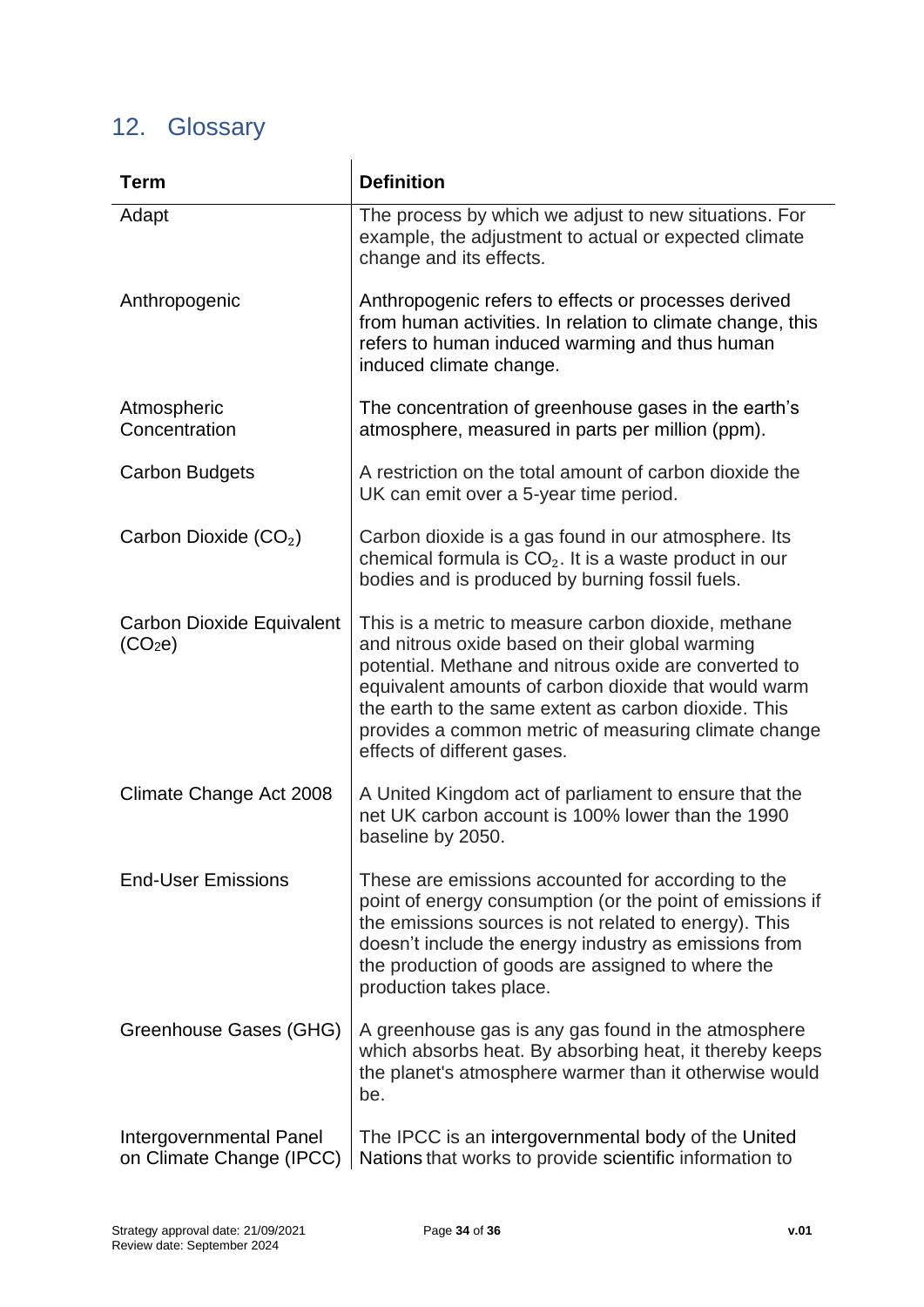|                      | understand the scientific basis of the risks associated<br>with climate change.                                                                                                                                                                                                                                                                                           |  |  |
|----------------------|---------------------------------------------------------------------------------------------------------------------------------------------------------------------------------------------------------------------------------------------------------------------------------------------------------------------------------------------------------------------------|--|--|
| Kilo Tonnes (Kt)     | A unit of mass equivalent to 1000 tonnes.                                                                                                                                                                                                                                                                                                                                 |  |  |
| Kyoto Protocol       | An international treaty effective from 2005 to 2020 (the<br>end of the second commitment period). This treaty<br>commits parties to reduce greenhouse gas emissions on<br>the basis that global warming is occurring and that<br>anthropogenic carbon dioxide emissions are the<br>predominant cause of it.                                                               |  |  |
| Mitigate             | To mitigate is to lessen the force of something<br>unpleasant. In relation to climate change, mitigation<br>refers to the measures used to limit the amount of<br>greenhouse gases emitted into the atmosphere.                                                                                                                                                           |  |  |
| Net Zero             | Net zero emissions are when human caused<br>greenhouse gas emissions are balanced out by reducing<br>and removing greenhouse gas emissions from the<br>atmosphere. These human-caused greenhouse gases<br>should first be reduced as close to zero as possible. Any<br>remaining greenhouse gases should then be balanced<br>with an equivalent amount of carbon removal. |  |  |
| Paris Agreement      | An international agreement to keep the increase in<br>global temperature to well below 2 °C above pre-<br>industrial levels and pursue effort to limit the increase to<br>1.5 °C. Signed in 2016, this is the successor to the Kyoto<br>protocol.                                                                                                                         |  |  |
| Per Capita Emissions | This is a measure of greenhouse gas emissions per<br>person.                                                                                                                                                                                                                                                                                                              |  |  |
| Post-Industrial      | A time after the UK's industrial revolution. In relation to<br>climate change, that is the UK's emissions levels after<br>the industrial revolution.                                                                                                                                                                                                                      |  |  |
| Tonnes (t)           | A unit of mass equivalent to 1000 kilograms.                                                                                                                                                                                                                                                                                                                              |  |  |